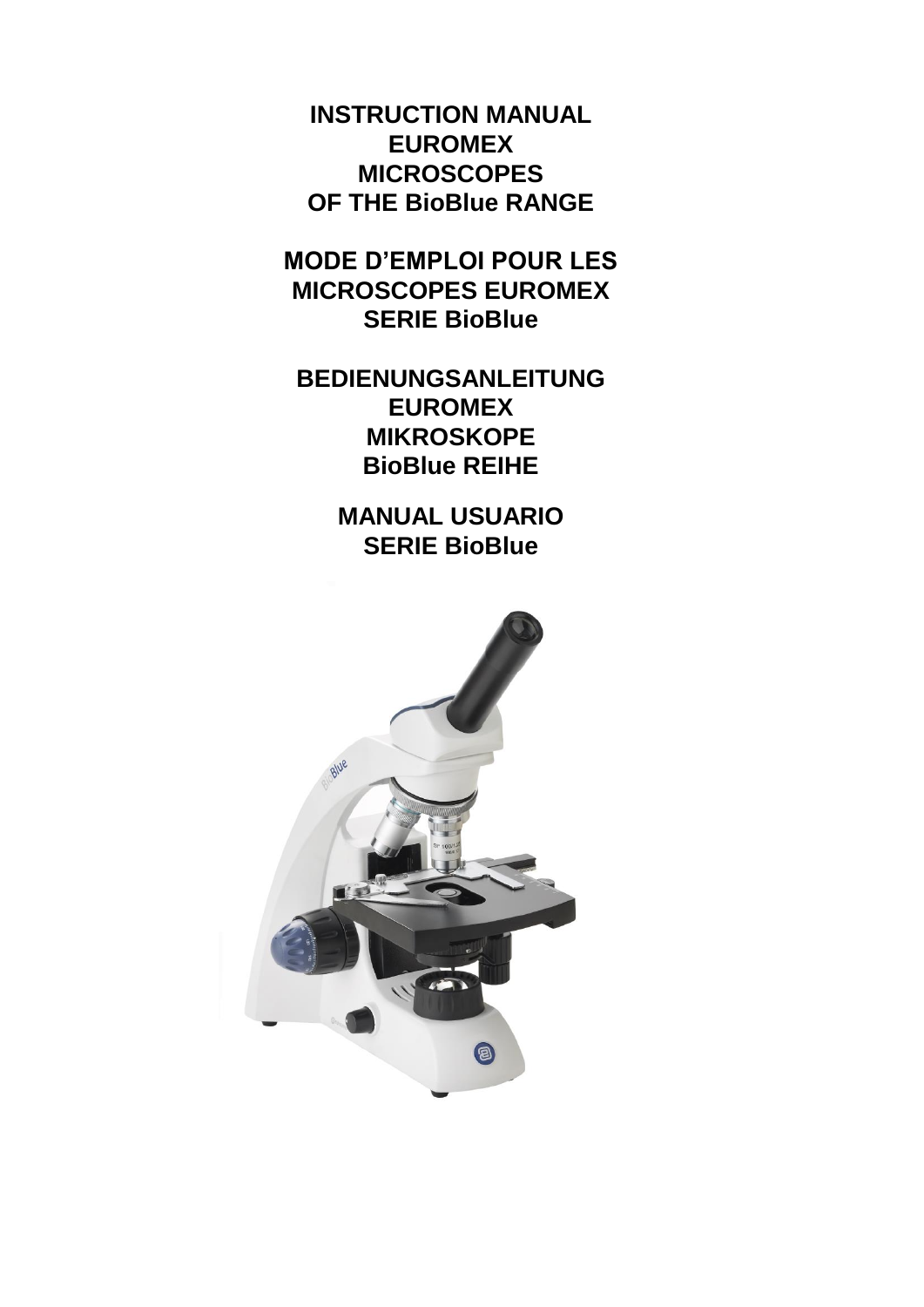2 **INSTRUCTION MANUAL EUROMEX MICROSCOPES OF THE BioBlue RANGE**



EUROMEX Microscopen B.V. HOLLAND

[www.euromex.com](http://www.euromex.nl/)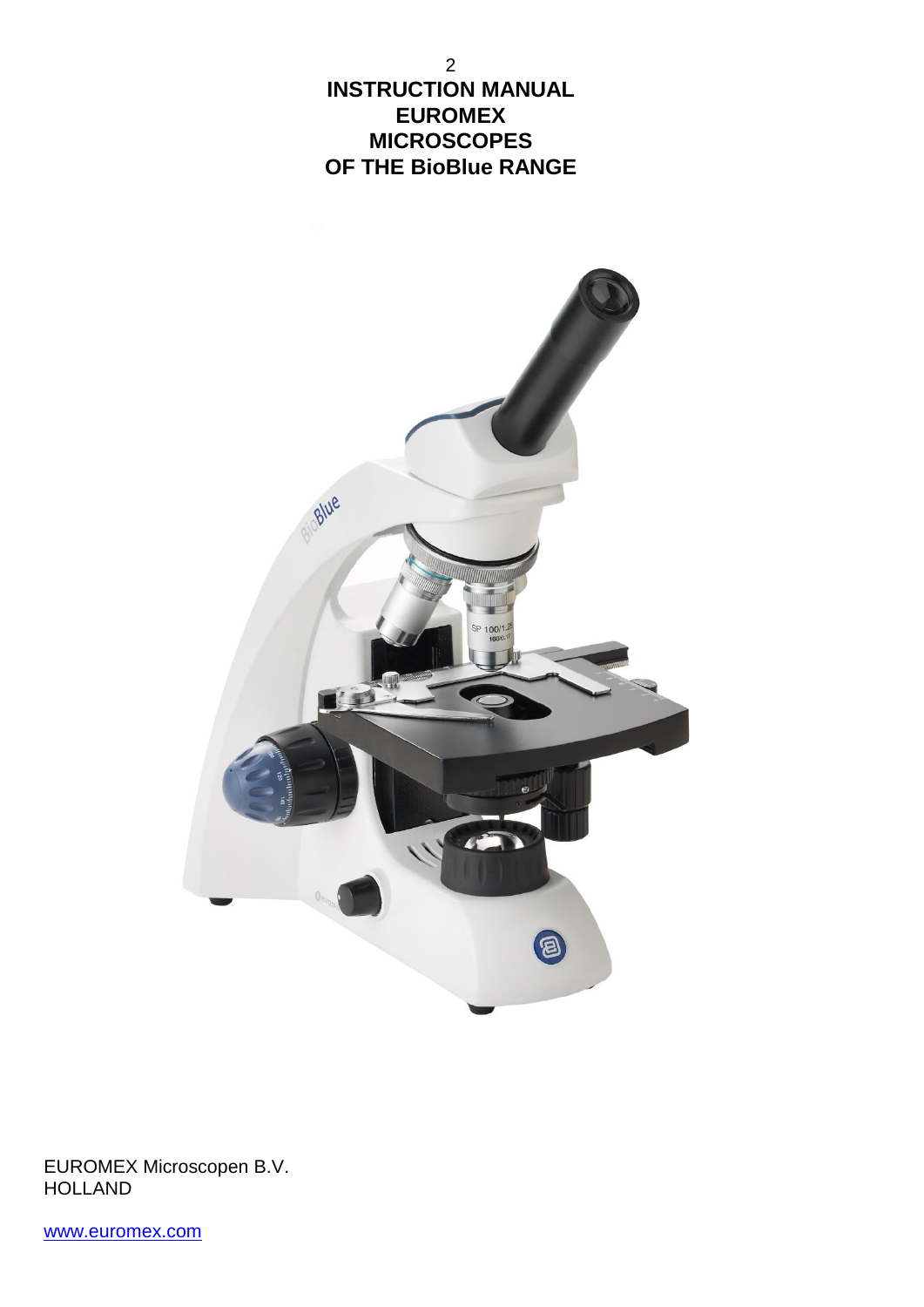## **1.0 Introduction**

With your purchase of an EUROMEX BioBlue type microscope you have chosen for a quality product. The EUROMEX BioBlue type microscopes are developed for use at schools and laboratories.

The maintenance requirement is limited when using the microscope in a decent manner.

This manual describes the construction of the microscope, how to use the microscope and maintenance of the microscope.

## **2.0 Index**

- 1.0 Introduction
- 2.0 Index
- 3.0 Construction of the microscope
- 4.0 Functions of the microscope
- 5.0 Preparing the microscope for use
- 6.0 Working with the microscope
- 7.0 Maintenance and cleaning

## **3.0 Construction of the microscope**

The names of the several parts are listed below and are indicated in the picture of the BB.4260:

- A) Tube (mono/bino 360° rotatable) I) Coaxial coarse-and fine adjustment
- B) Dioptric adjustment (bino type) <br>
C) Stand arm 
(C) Stand arm 
(C) Stand arm 
(C) Stand arm 
(C) Stand arm 
(C) Stand arm 
(C) Stand arm 
(C) Stand arm 
(C) Stand arm 
(C) Stand arm 
(C) Stand arm 
(C) Stand arm 
(C) St
- 
- D) Revolving nosepiece for 4 objectives L) Coaxial stage controls
- 
- 
- G) Object stage (mechanical stage or clips) O) Eyepiece(s)
- H) Tension adjustment
- 
- 
- $K$ ) Lichtdimmer
- 
- E) Objectives M) Condenser with irisdiaphragm + filterholder
- F) Safety device N) On/Off switch (not visible)
	-

## **4.0 Functions of the microscope**

The stand consists of a stand arm (C), stand base and an object stage (G).



Hold the microscope at the top of the stand arm when it should be moved.

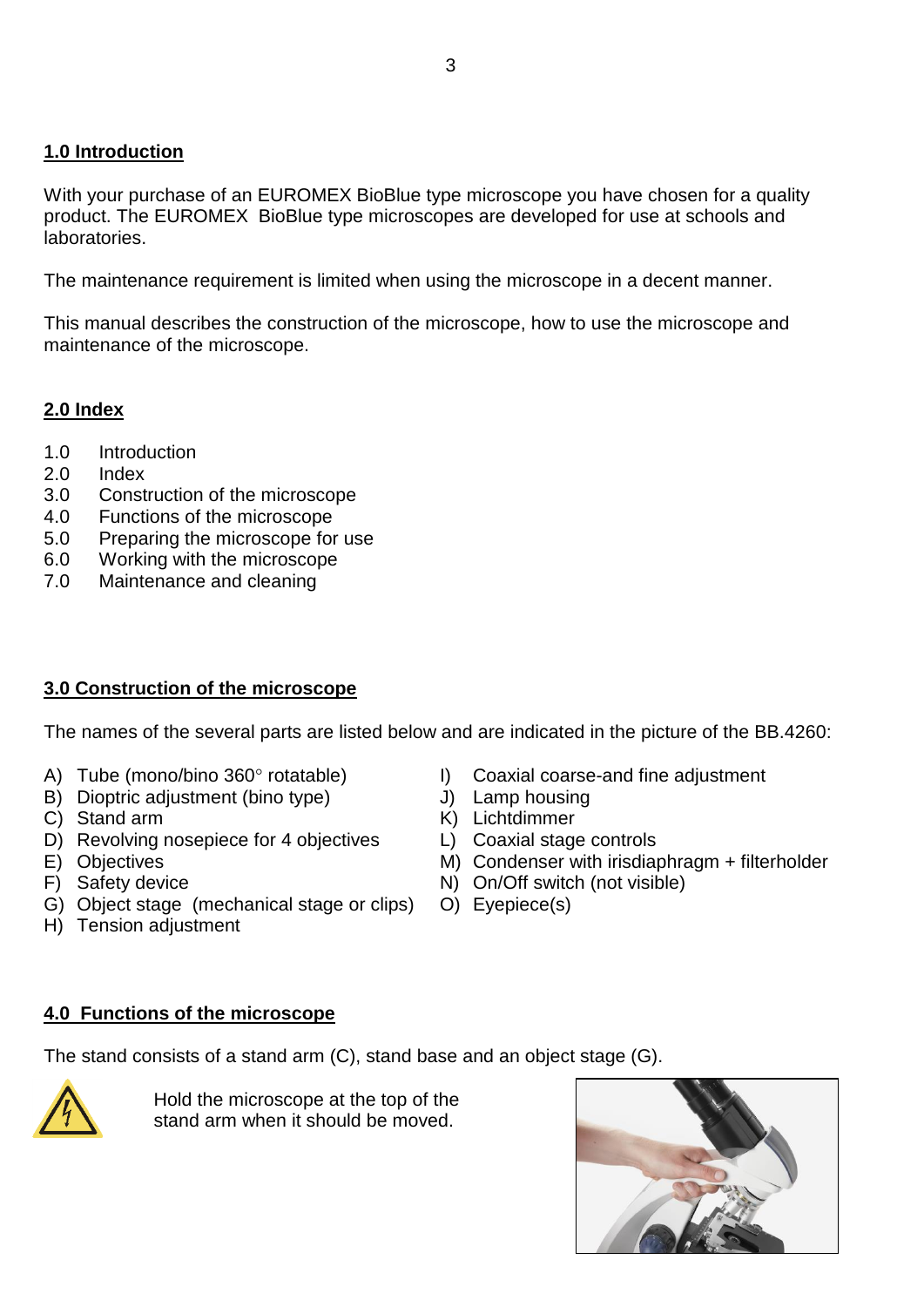## **4.1 Tube**

The 360° rotatable tube (either monocular or binocular) is equipped with WF10x eyepiece (s) (O).

## **4.2 Revolving nosepiece**

The revolving nosepiece (D) can be equipped with 4 objectives (E).

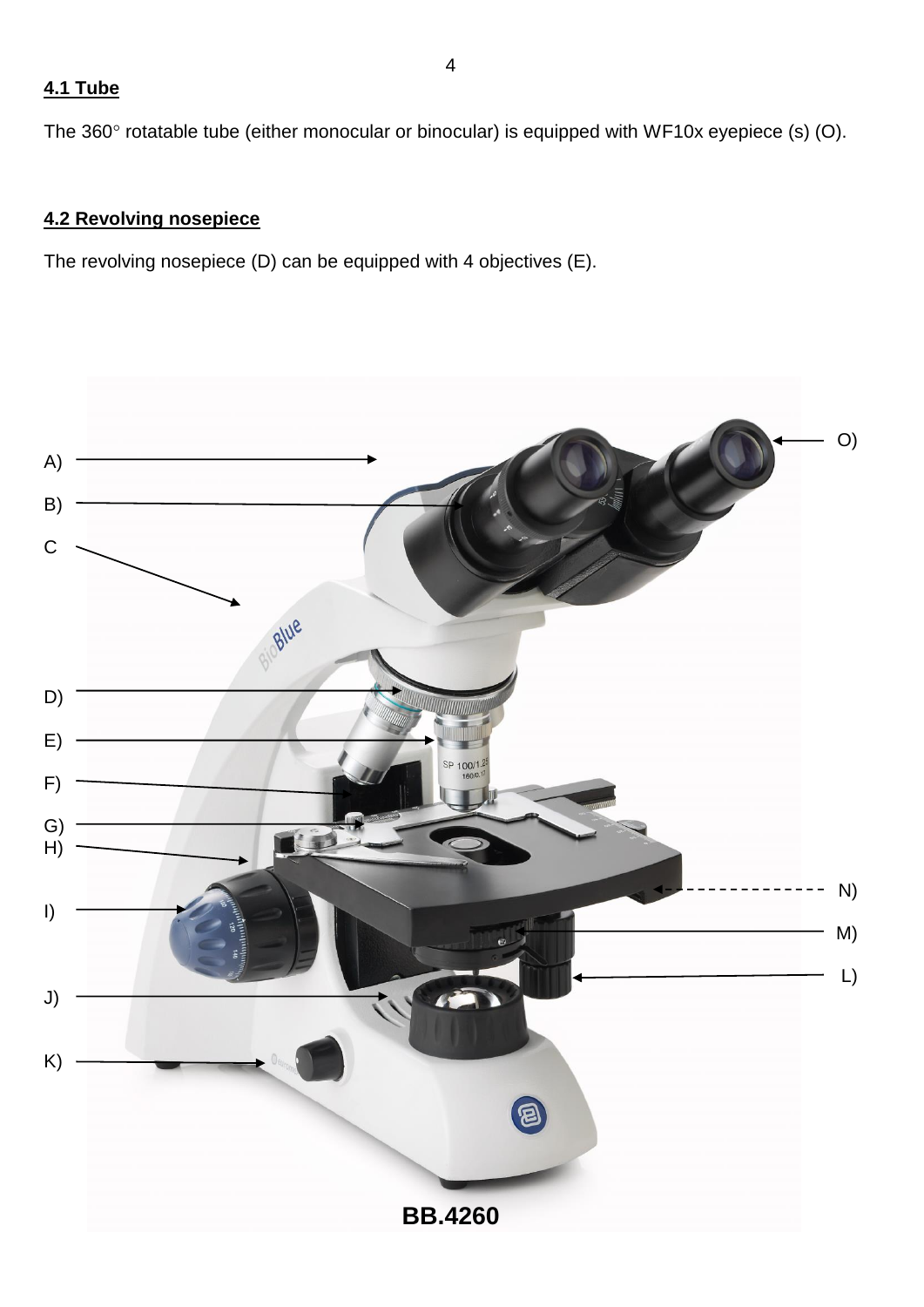## **4.3 Optical specifications of the BioBlue range**

The EUROMEX BioBlue range microscopes are standard equipped with 1 or 2 widefield eyepieces WF10x (O) and semi-plan-objectives, as mentioned below in table 1.

| Mono           | <b>Bino</b> | Optical specificitions, and object stage type:               |  |
|----------------|-------------|--------------------------------------------------------------|--|
| <b>BB.4200</b> |             | SMP4x, SMP10x, SMPS40x - Straight stage with 2 object clips  |  |
| <b>BB.4220</b> |             | SMP4x, SMP10x, SMPS40x - Coaxial mechanical stage            |  |
| BB.4240        |             | SMP4x, SMP10x, SMPS60x - Coaxial mechanical stage            |  |
| BB.4250        |             | SMP4x, SMP10x, SMPS100x - Coaxial mechanical stage           |  |
|                |             | BB.4260   SMP4x, SMP10x, SMPS100x - Coaxial mechanical stage |  |

*Table 1*

The S40x and S100x objectives are equipped with a spring mount, to prevent damage to the frontlens and the slide.

The Numeric Aperture - N.A. – of the objective is an indication for the resolving power of the objective.

The total magnification can be calculated by multiplying the magnification of the eyepiece with the magnification of the objective. The magnifications are displayed in the table below:

| Eyepiece | Objective | Magnification |
|----------|-----------|---------------|
| 10x      | 4x        | 40x           |
| 10x      | 10x       | 100x          |
| 10x      | 40x       | 400x          |
| 10x      | 60x       | 600x          |
| 10x      | 100x      | 1000x         |

## **4.4 Object stage**

On the BB.4200 the slide is placed beneath the object clips. On the other models into the clamp of the mechanical stage (G) and can be carefully moved into X- and Y- directions. Focusing the specimen is done by using the coaxial coarse- and fine adjustment knobs (I).

#### **4.5 Coarse- and fine adjustment**

The coarse- and fine adjustment knobs (I) for the height adjustment of the object stage are mounted together on one (1) axle (co-axial). On both fine adjustment knobs there is a graduation with intervals of 0.002 mm. This can be used to measure depths in a specimen.

#### **4.6 Abbe condenser with iris diaphragm**

Beneath the object stage an Abbe condenser (M) N.A. 12.5 is mounted. The condenser can be adjusted in height by means of turning. With this one can focus the light on the specimen by which the contrast can be optimised. The condenser is factory pre-centered.

The iris diaphragm with filter holder is mounted beneath the condenser. The light intensity can be adjusted by changing the flexible opening.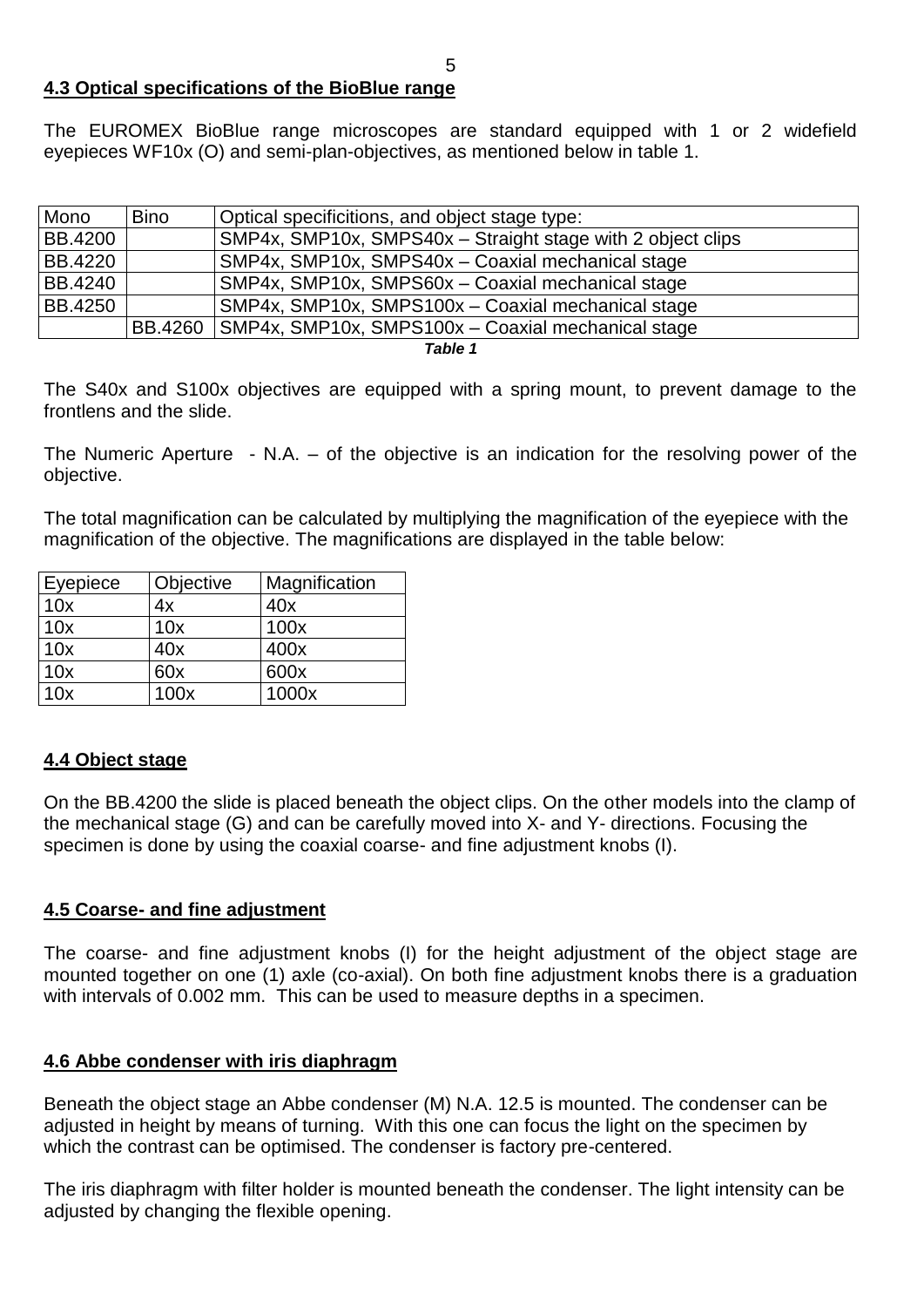## **4.7 Illumination EUROMEX BioBlue serie**

The LED illumination of the BioBlue is equipped with rechargeable batteries. The length of use after charging is about 60 hours. The full charging time is about 10 hours. At First use the batteries have to be fully charged. Connect the cable to the mains socket.

The illumination has the following specifications:

- $\bullet$  LED : 1W, 300 mA.
- Charger: Primary AC 100 240 Volt-50/60Hz.
- Batteries : 3 NiMh, AA type, 1.2 Volt 1600 2600 mA.

#### **5.0 Preparing the microscope for use**

Remove the packing and put the microscope on a flat table. The objectives are pre mounted. Put the plug into the mains supply and switch on the microscope . Sit comfortably down behind the microscope and take a relaxed position while viewing through the eyepieces (O).

#### **6.0 Working with the microscope**

Please read the following instructions to achieve the best microscope observing results.

#### **6.1 Setting the interpupillary- and diopter distance (binocular type)**

Using a binocular tube is less tiring for the eyes than the use of a monocular tube. In order to obtain a smooth "compound" image as well as the right interpupillary setting, one should go through the below steps.



Field of view before Field of view after adjustment adjustment

- Set the right interpupillary distance by moving the eyepieces towards or away from each other until a compound field of view is achieved (see drawing above).
- Close the left side eye and focus looking through the right side eye with the coarse-and fine adjustment knobs (I)
- Now close the right side eye and focus the left side tube by means of the dioptric adjustment ring (B).

This procedure should be followed by each individual user.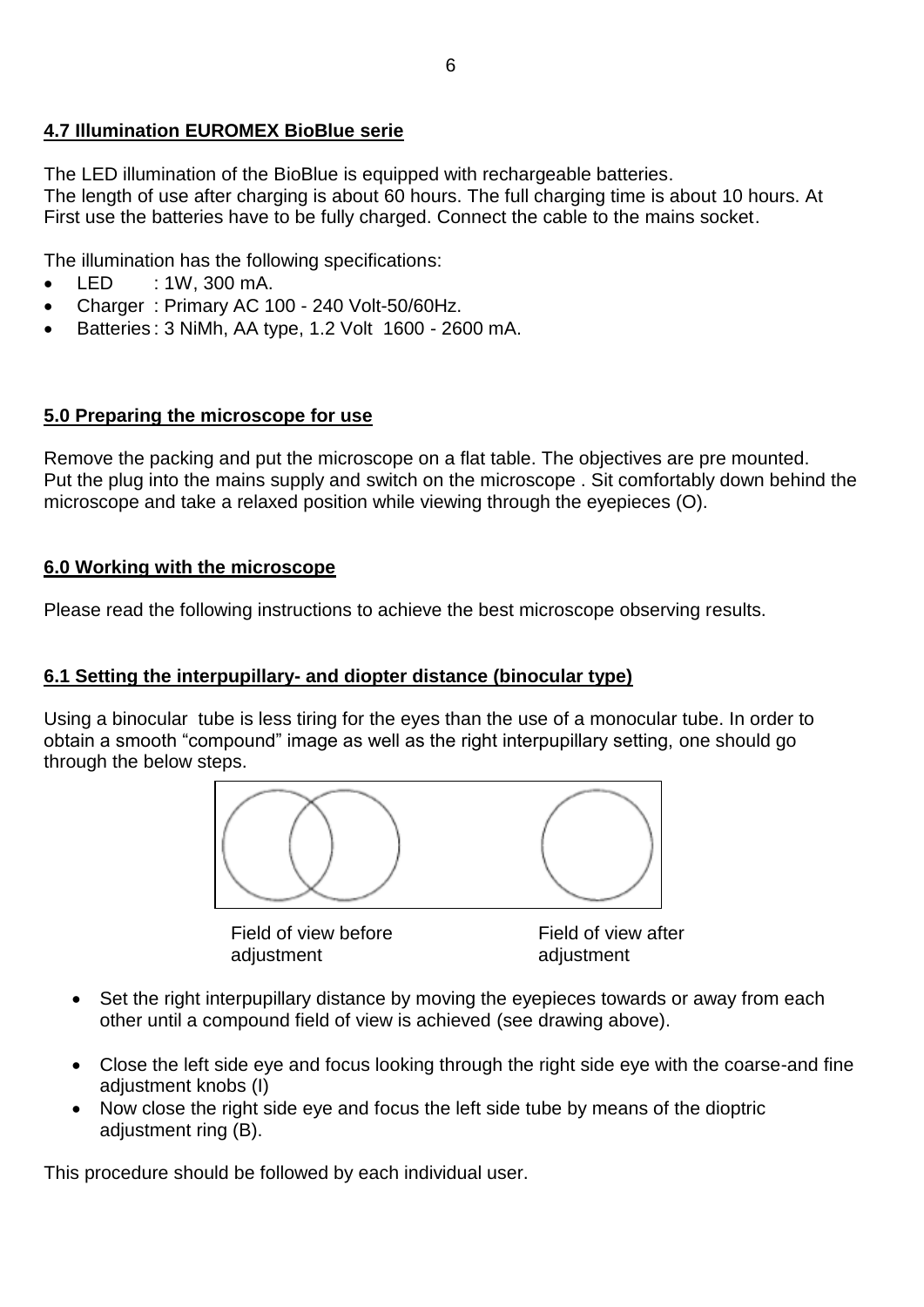## **6.2 Setting the illumination**

For optimum effect in contrast and resolution one should follow the below procedure:

Place a specimen on the object stage and focus using the 4x objective, with a fully opened Köhler and iris diaphragm.

- Turn the condenser in the highest position.
- Close the iris diaphragm, until it is just visible on the edge of the field of view.

The microscope is properly set for use with the 4x objective. For each other magnification this procedure should be repeated to ensure the best balance between contrast and resolution.

## *Caution:*

**The maximum light intensity when using the 4x and 10x can damage the eyes!** When changing slides always start with the 4x objective again.



## **6.3 Safety device**

To prevent damage to the objective lens, or breaking the slide, all types are equipped with a prefixed safety device.

It is recommended to use slides of  $1.0 - 1.2$  mm thickness (product numbers: PB.5150, PB.5155, PB.5160) in combination with cover glasses of 0.13 mm or 0.17 mm thickness (product numbers: PB.5165, PB.5168).

## **6.4 Use of the S100x oil-immersion objective**

De BB.4250 and BB.4260 microscopes are equipped with a S100x N.A. 1.25 oil immersion objective. Please follow these instructions for using this objective:

- Focus the image with the S40x objective.
- Turn the revolving nosepiece so the S100x objective almost reaches the click-stop.
- Put a small drop of immersion oil on the centre of the slide.
- Now turn the S100x objective so that you feel the click stop.
- The front lens is in contact with the immersion oil.
- Look through the eyepiece (O) and focus the image with the fine adjustment knobs (I).
- The distance between the lens of the objective and the slide is only 0.14 mm!
- In case there are small bubbles visible turn the S100x objective a couple of times left/right so that the front of the objective moves in the oil and the bubbles will disappear.
- After using the S100x objective turn the table (G) with the fine adjustment knobs (I) downwards until the front lens doesn't touch the oil any longer.
- Always clean the front lens of the S100x objective with a piece of lens paper that is moistened with a drop of xylol or alcohol.
- Clean the slide after use as well.

The S100x can also be used without immersion oil (dry). Please be aware of the fact that in such case the resolution will be much lower!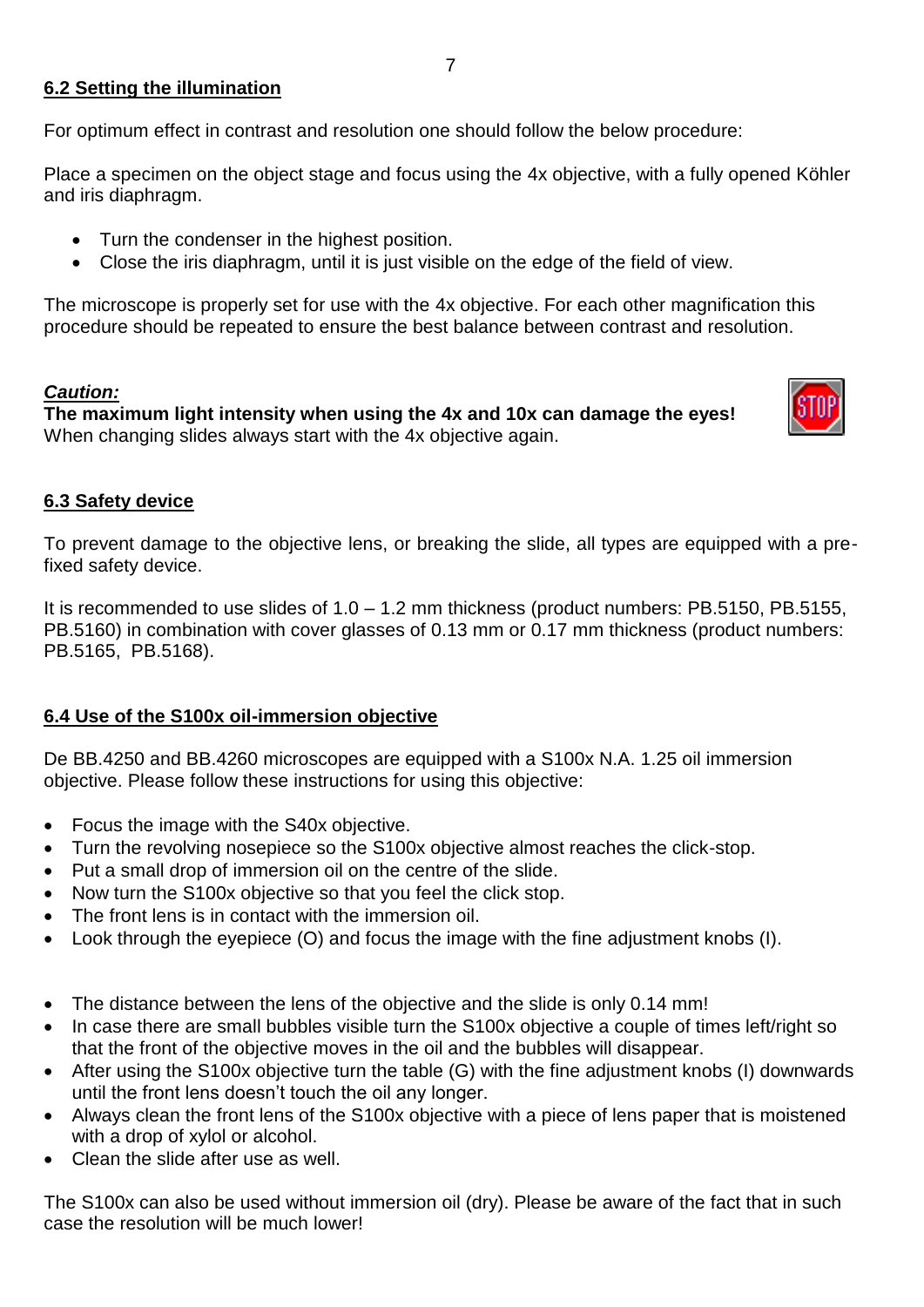## *Caution*

- Never put a drop of xylol or alcohol directly on the lens of the objective. It could enter the objective and dissolve the glue that holds the lenses!
- Avoid oil contact with any of the other objectives!

#### **7.0 Maintenance and cleaning**

Always place the dustcover over the microscope after use. Keep the eyepiece and objectives always mounted on the microscope to avoid dust entering the instrument.



#### **7.1 Cleaning the optics**

When the eyepiece lens or front lens of the 10x or S40x objective are dirty they can be cleaned by wiping a piece of lens paper over the surface (circular movements). When this does not help put a drop of xylol or alcohol on the lens paper. Never put xylol or alcohol directly on the lens!

When dirt is clearly visible in the field of view it resides on the lowest lens of the eyepiece. By using the Allen-key the eyepiece can be removed from the tube. Clean the outside of the lens. In case there is still dust visible please check if the dust is in the eyepiece by turning it. If this is the case remove the lowest lens carefully from the eyepiece and clean it.

It is not necessary – and not recommended – to clean the lens surfaces at the inner side of the objectives. Sometimes dust can be removed with high pressured air. There will never be dust in the objectives if the objectives are not removed from the revolving nosepiece.

#### *Caution*

Cleaning cloths containing plastic fibres can damage the coating of the lenses!

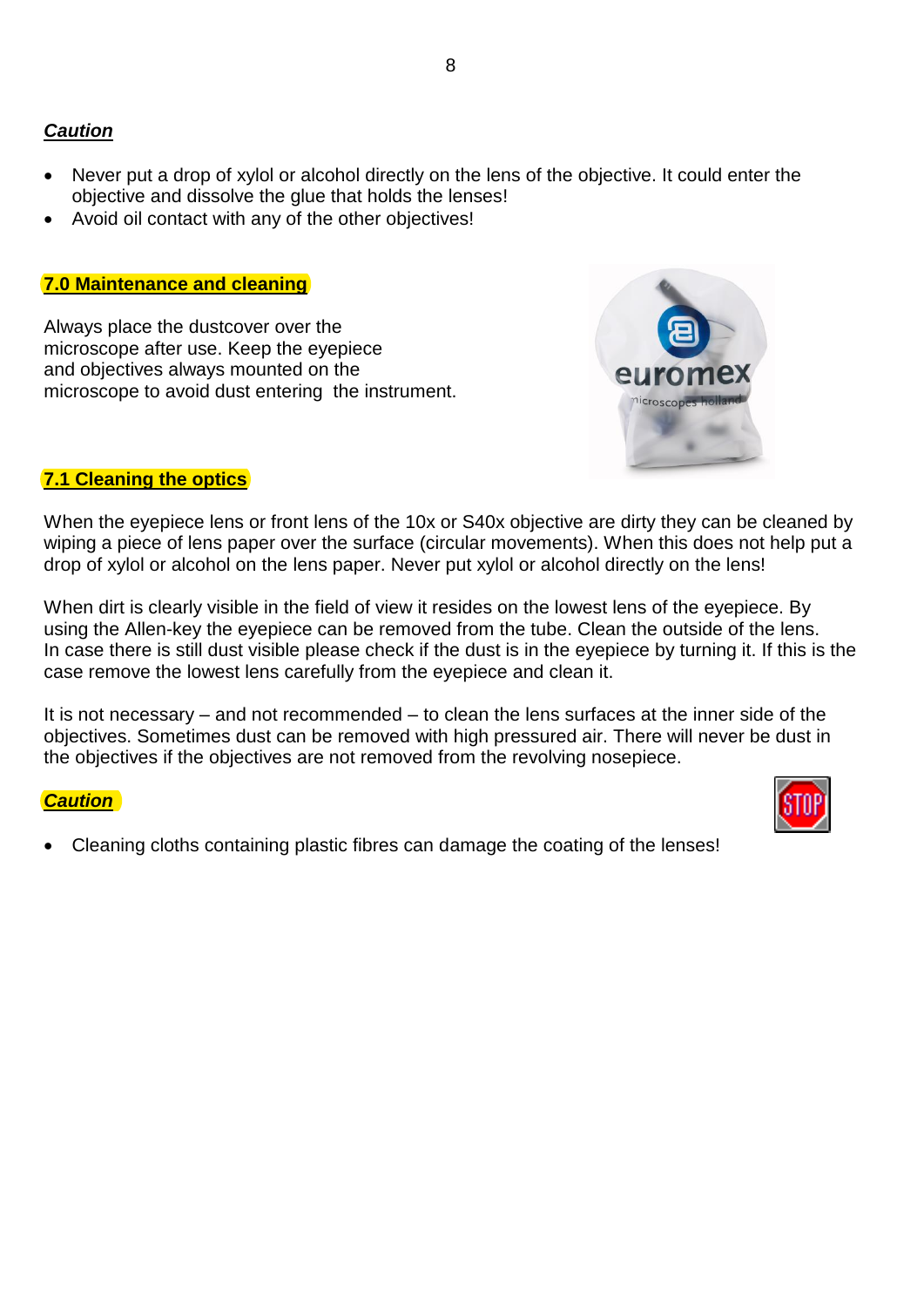#### **7.2 Maintenance of the stand**

Dust can be removed with a brush. In case the stand or table is really dirty the surface can be cleaned with a non-aggressive cleaning product.

All moving parts like the height adjustment or the coaxial course and fine adjustment contain ball bearings that are not dust sensitive. With a drop of sewing-machine oil the bearing can be lubricated.

#### **7.3 Changing the batteries of the BioBlue**

*Caution:* Always remove the power cable from the mains supply !



- Remove the smal lid out of the bottom cover of the microscope.
- Place the batteries and put the lid back into its place.

#### **7.4 Tension control setting**

Between the right-handed coarse adjustment knob and the microscope stand there is a ring for the tension control setting. By means of turning it clock- or counter clockwise the tension of the coarse adjustment knobs can be adjusted.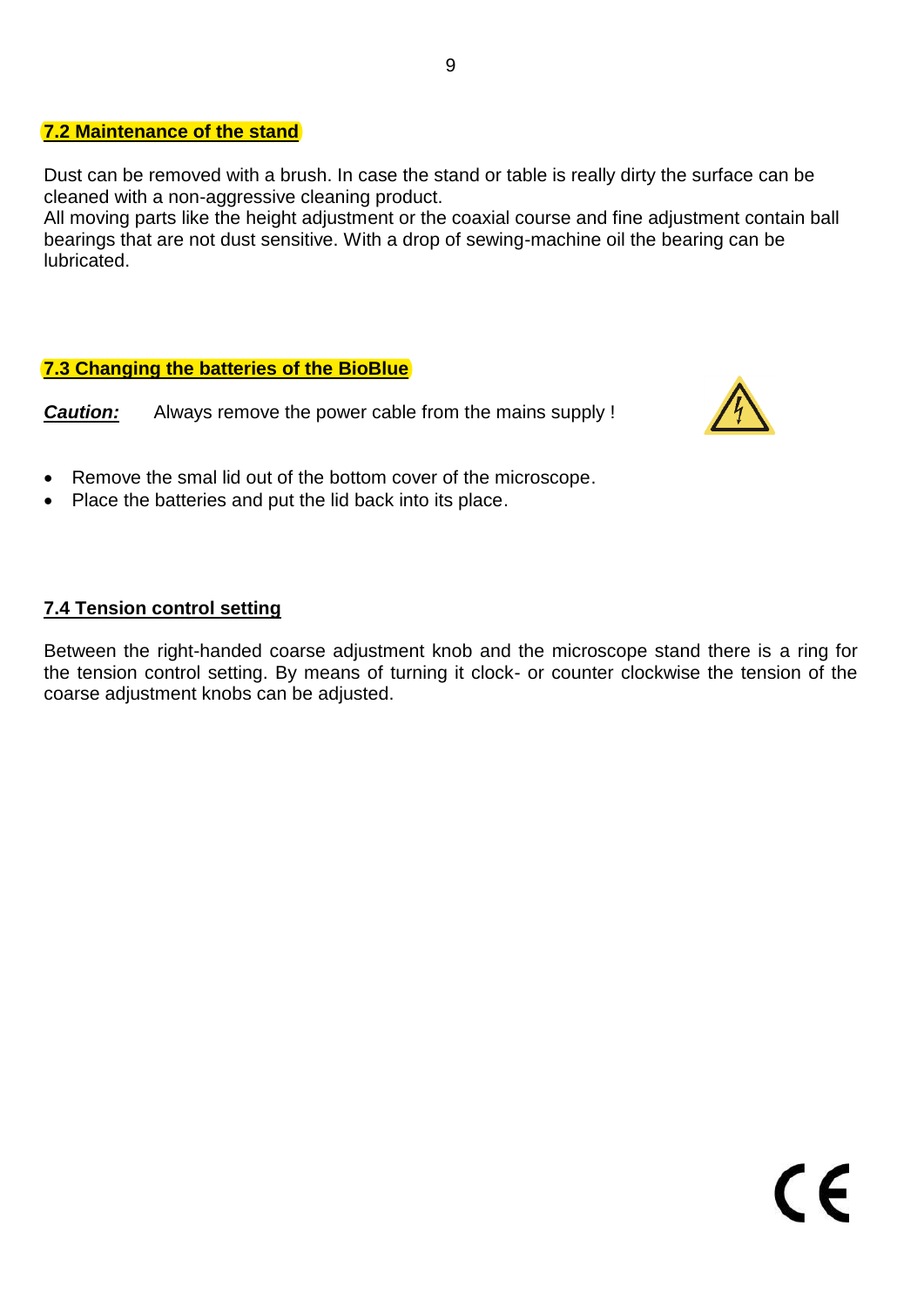

EUROMEX Microscopen B.V. PAYS-BAS

[www.euromex.com](http://www.euromex.nl/)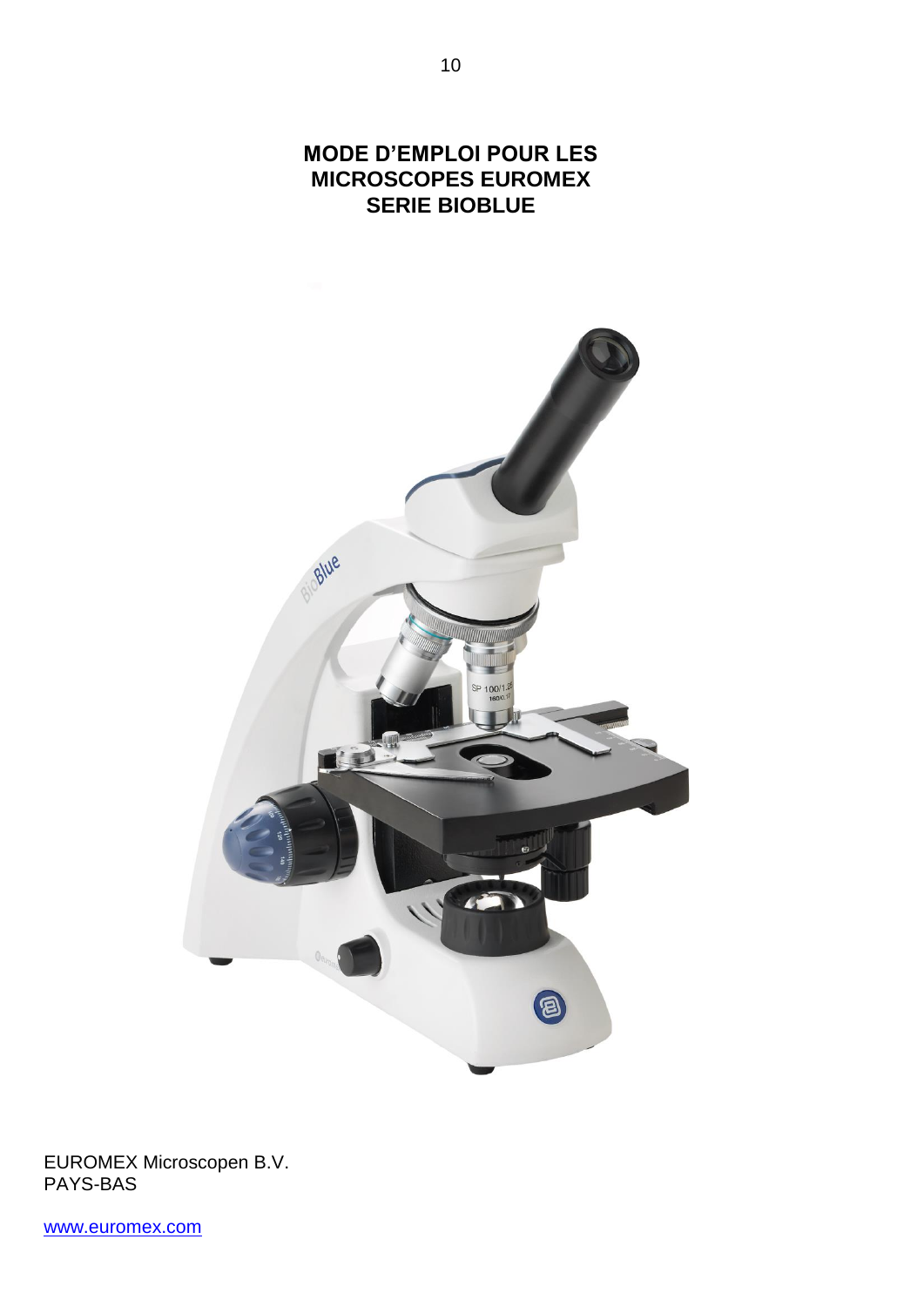### **1.0 Introduction**

Félicitation pour avoir aqui un microscope EUROMEX BioBlue®. Vous avez choisi pour un produit de qualité. Les microscopes de cette série ont étés spécialement développés pour l'enseignement et pour les amateurs avertis. Lors d'un usage normal, leur entretien est limité au strict minimum.

Ce mode d'emploi vous informe sur les différentes parties du microscope, son utilisation et son entretien.

## **2.0 Index**

- 1.0 Introduction
- 2.0 Sommaire
- 3.0 Différentes parties du microscopes
- 4.0 Fonctions du microscope
- 5.0 Installation du microscope
- 6.0 Utilisation du microscope
- 7.0 Entretien et nettoyage

## **3.0 Différentes parties du microscope**

Ci-dessous vous trouverez les dénominations des différentes parties du microsope qui sont reprises sur l'illustration

- 
- B) Réglage de la dioptrie (modèle bino) coaxiales<br>C) Potence (J) Collecteur
- 
- 
- 
- F) Butée de protection des préparations à mouvements orthogonaux
- à mouvements orthogonaux + porte filtre
- 
- A) Tête (mono/bino 360°) **I** Mise au point macro-et micrométriques
	- J) Collecteur de lumière
	-
- D) Tourelle pour 4 objectifs (Calcular Collective K) Réglage de l'intensité lumineuse<br>
E) Objectifs (Calcular Collectifs (Calcular Collectifs (Calcular Collectifs (Calcular Collectifs (Calcular Co L) Réglages coaxiaux de la surplatine
- G) Platine avec valets ou avec surplatine M) Condenseur avec diaphragme à iris
- H) Réglage de la friction N) Bouton Marche/Arrêt (non visible)
	- O) Oculaire(s)

## **4.0 Fonctions du microscope**

Le statif est composé d'une potence (C), d'un socle et d'une platine (G).



 Pour déplacer le microscope, veuillez toujours le prendre par le bas de la potence.

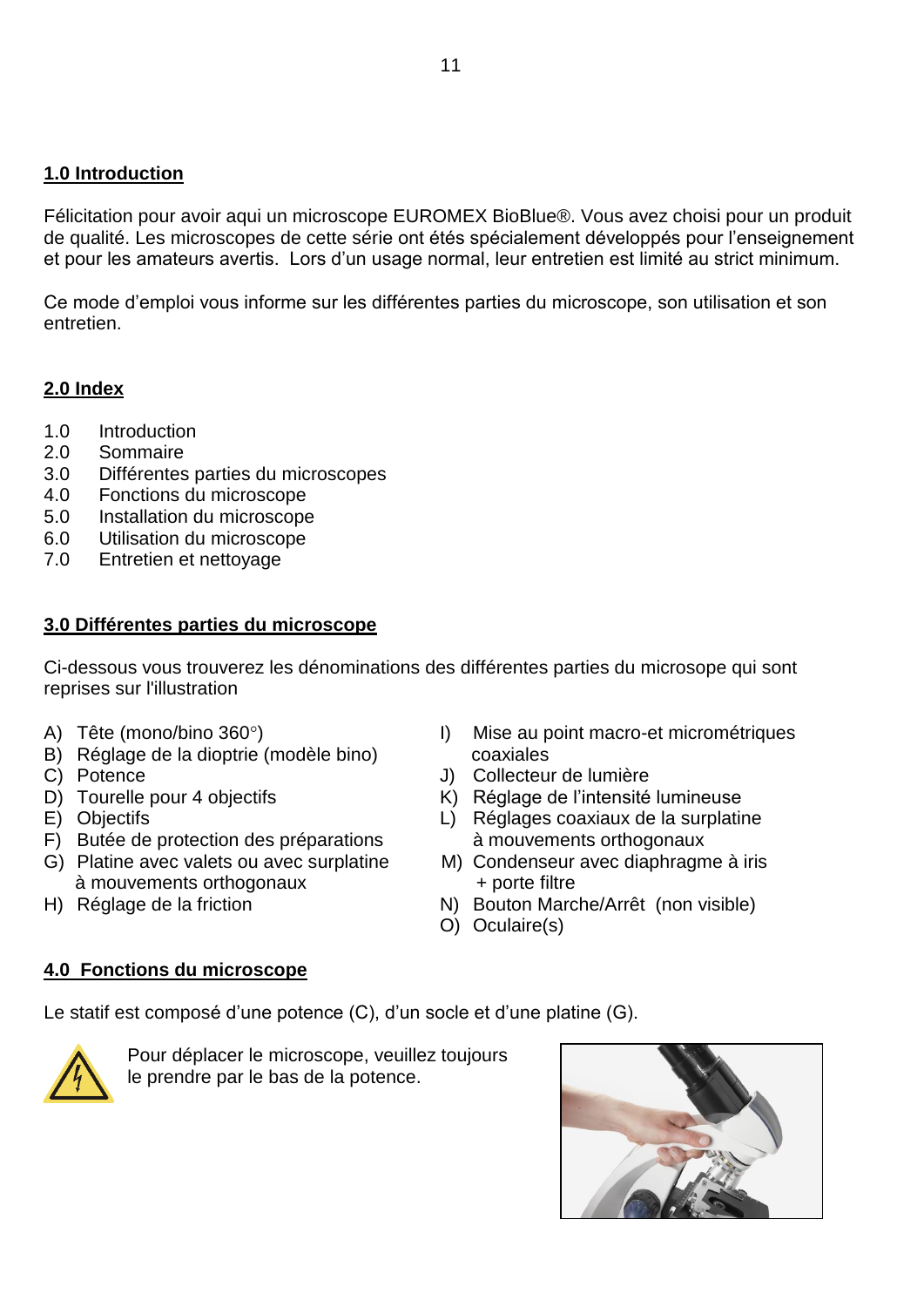## **4.1 Tête**

La tête (monoculaire ou trinoculaire) rotative sur 360°, est dotée de 2 oculaires WF10x (O).

## **4.2 Tourelle à revolver**

La tourelle rotative (D) peut être munie de 4 objectifs DIN (E)

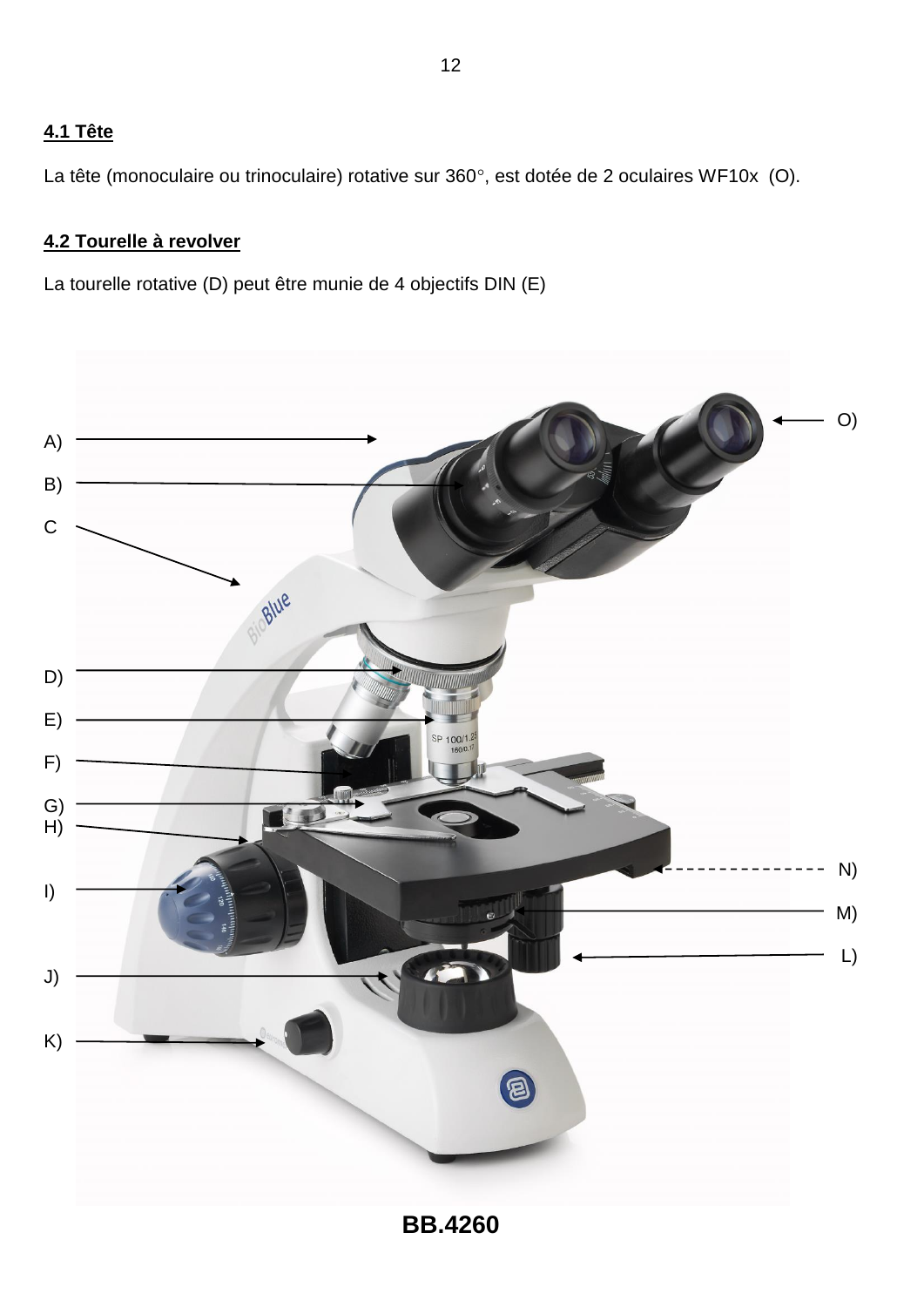#### **4.3 Equipement optique des microscopes de la série BioBlue**

Les microscopes EUROMEX de la série BioBlue sont équipés en standard avec 1 ou 2 oculaires grand champ WF10x (O) et d'objectifs semi-plan, voir tableau 1.

| Mono           | <b>Bino</b>    | Equipments                                                 |  |  |
|----------------|----------------|------------------------------------------------------------|--|--|
| <b>BB.4200</b> |                | SMP4x, SMP10x, SMPS40x - Platine avec 2 valets             |  |  |
| BB.4220        |                | SMP4x, SMP10x, SMPS40x - Platine à mouvements orthogonaux  |  |  |
|                |                | caoxiaux                                                   |  |  |
| BB.4240        |                | SMP4x, SMP10x, SMPS60x - Platine à mouvements orthogonaux  |  |  |
|                |                | caoxiaux                                                   |  |  |
| <b>BB.4250</b> |                | SMP4x, SMP10x, SMPS100x - Platine à mouvements orthogonaux |  |  |
|                |                | caoxiaux                                                   |  |  |
|                | <b>BB.4260</b> | SMP4x, SMP10x, SMPS100x - Platine à mouvements orthogonaux |  |  |
|                |                | caoxiaux                                                   |  |  |

*Tableau 1*

Les objectifs S40x, S60x et S100x sont rétractables afin de ne pas endommager les préparations ou les objectifs

L'ouverture numérique (O.N.) de l'objectif est une indication de son pouvoir séparateur (ou de résolution)

Le grossissement total est obtenu en multipliant le grossissement de l'oculaire avec celui de l'objectif , soit :

| Oculaire | Objectif | Grossissement |
|----------|----------|---------------|
| 10x      | 4x       | 40x           |
| 10x      | 10x      | 100x          |
| 10x      | 40x      | 400x          |
| 10x      | 60x      | 600x          |
| 10x      | 100x     | 1000x         |

## **4.4 Platine**

Avec le modèle BB.4200 la préparation se place sous 2 valets et se déplace manuellement. Les autres modèles sont dotés d'une surplatine à mouvements orthogaux avec un porte-lame (G). La préparation peut être déplacée très précisement sur la platine à l'aide des boutons de commandes verticaux.

La mise au point se fait à l'aide des réglages macro- et micrométriques (I)

## **4.5 Réglage macro- et micrométrique**

Les boutons des réglages macro- et micromètriques sont montés sur un seul axe. Un des réglages est doté de graduation de 0.002 mm par division, grâce à laquelle des mesures d'épaisseurs sont possibles.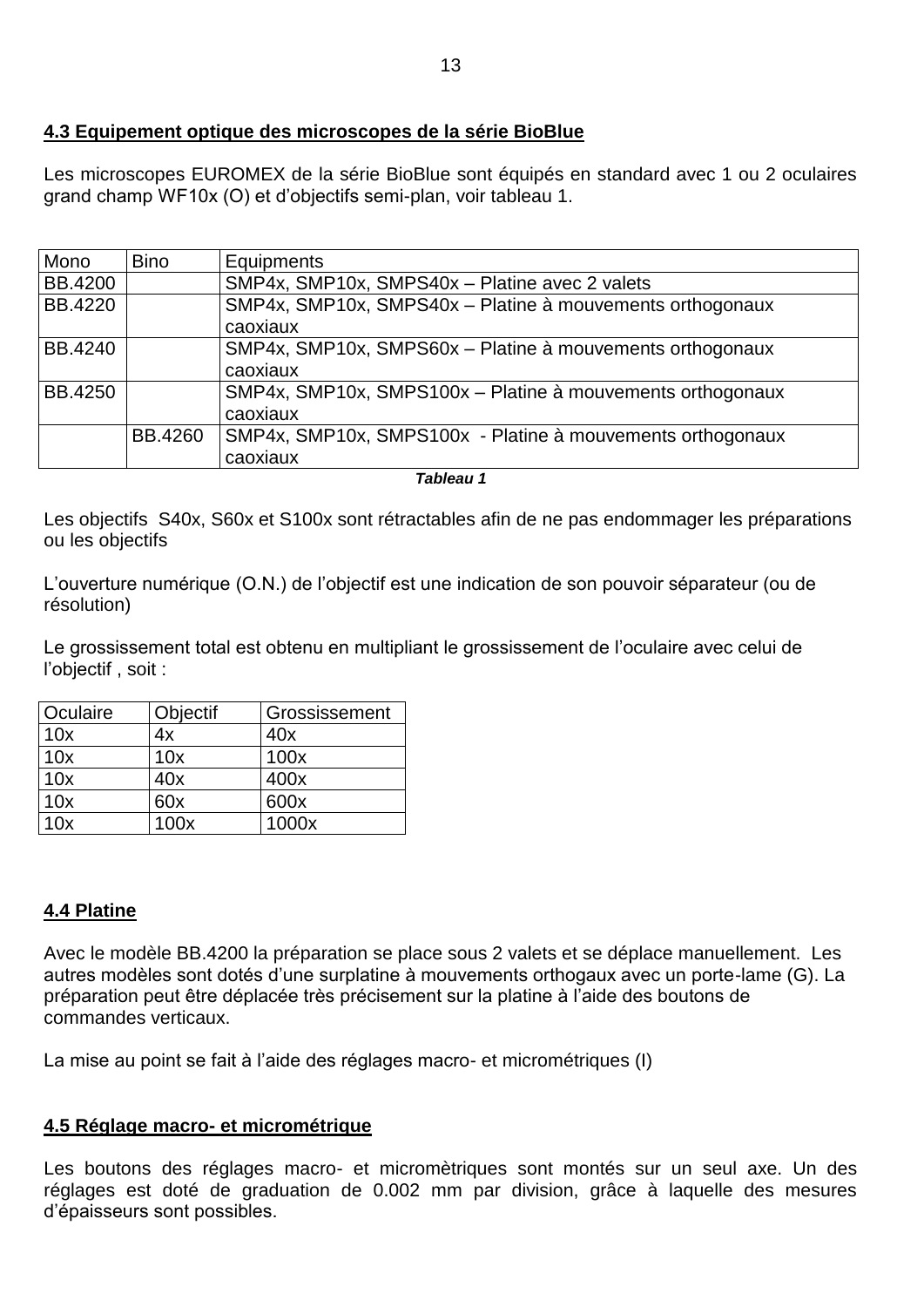#### **4.6 Condenseur d'Abbe avec diaphragme à iris**

Un condenseur d'Abbe (M) à ouverture numérique de 1.25 est monté sous la platine du microscope. Le condenseur est réglable en hauteur. Le condenseur concentre la lumière du collecteur sur la préparation et règle le pouvoir séparateur (de résolution) du microscope. Le condenseur est également équipé d'un diaphragme à iris afin de régler la quantité de lumière et d'un porte filtre.

## **4.7 Eclairage du microscope EUROMEX BioBlue**

L'éclairage à diode électroluminescente LED est équipé de batteries rechargeables. La durée opérationelle des batteries complètement chargées est +/- de 60 heures La durée de charge des batteries est +/- de 10 heures.

Avant une première utilisation du microscope, les batteries doivent être chargées pendant +/- 10 heures.

Caractéristiques:

- LED : 1W, 300 mA.
- Alimentation : Primaire AC 100 240 Volt-50/60Hz.
- Batteries : 3 NiMH, type AA, 1.2 Volt 1600 2600 mA.

#### **5.0 Mise en service du microscope**

Déballez le microscope et installez-le sur une surface plate. Les objectifs sont déja montés sur la tourelle du microscope. Branchez le cordon secteur dans la prise à l'arrrière du socle du microscope. Branchez le cordon de secteur à la prise 230 V et mettez l'interupteur sur la position Marche ( I).

Placez vous devant le microscope et positionez vous correctement devant les ocularies (O).

#### **6.0 Utiliser le microscope**

.

Veuillez suivre les indications suivantes pour un résultat optimal .

## **6.1 Réglages de la distance entre les oculaires (modèle binoculaire)**

L'utilisation de têtes binoculaires ou trinoculaires est moins faitguante pour les yeux de l'opérateur. Afin d'obtenir une seule image claire, suivez les instructions suivantes.

Image avant le **Image après le** réglage réglage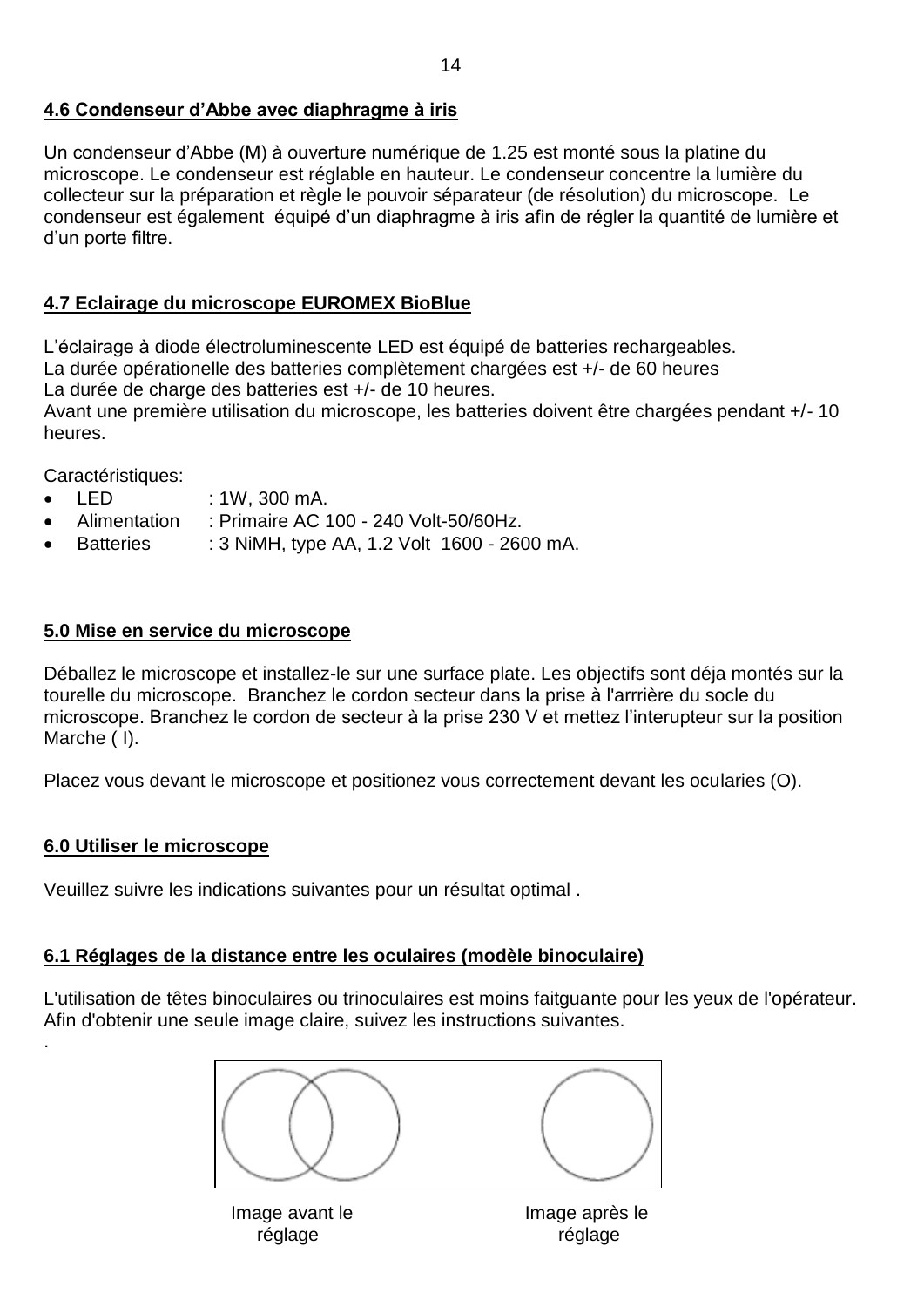- Ajustez la distance entre les deux oculaires en déplacant les deux tubes vers le bas ou le vers le haut jusqu'à ce que vous obteniez une seule image.
- Fermez l'oeil gauche et faites une mise au point avec les réglages macro- et micrométrique (I)
- Fermez l'œil droit et faite une mise au point du tube gauche avec la bague d'ajustement de la dioptrie (B)

Cette procédure doit être répéter pour chaque utilisateur.

## **6.2 Réglage de l'éclairage**

Afin d'obtenir le meilleur contraste possible et une resolution maximale, suivez les instructions suivantes :

Placez une préparations sur la platine et faites la mise au point avec l'objectif 10x et le diaphragme à iris ouvert.

Positionez le condenseur vers le haut. Fermez l'iris du condenseur jusqu'à ce que l'iris soit juste visble dans le champ de vision .

Le microscope est réglé pour être utilisé avec l'objectif 10x.

Cette procédure doit être répétée pour chaque changement de grossissement.

#### *Avertissement:*

**L'éclairage LED dont l'intensité de lumière est réglée au maximum, peut être nuisible et dangereux pour les yeux, spécialement lors de l'utilisation des objectifs 4x et 10x**



Lors du changement de la préparation, recommencez la mise au point avec l'objectif 4x

#### **6.3 Butée de protection des préparations et des objectifs**

Afin d'éviter l'endommagement éventuel de la lentille frontale d'un objectif ou du couvre-objet ou de la préparation, le microscope est doté d'une butée intégrée au microscope.

Il est conseillé d'utiliser des lames d'une épaisseurs entre 1 et 1.2 mm ( références : PB.5150, PB.5155, PB.5160) et de couvre-objets d'une épaisseurs entre 0.13-0.17 mm (références PB.5165, PB.5168)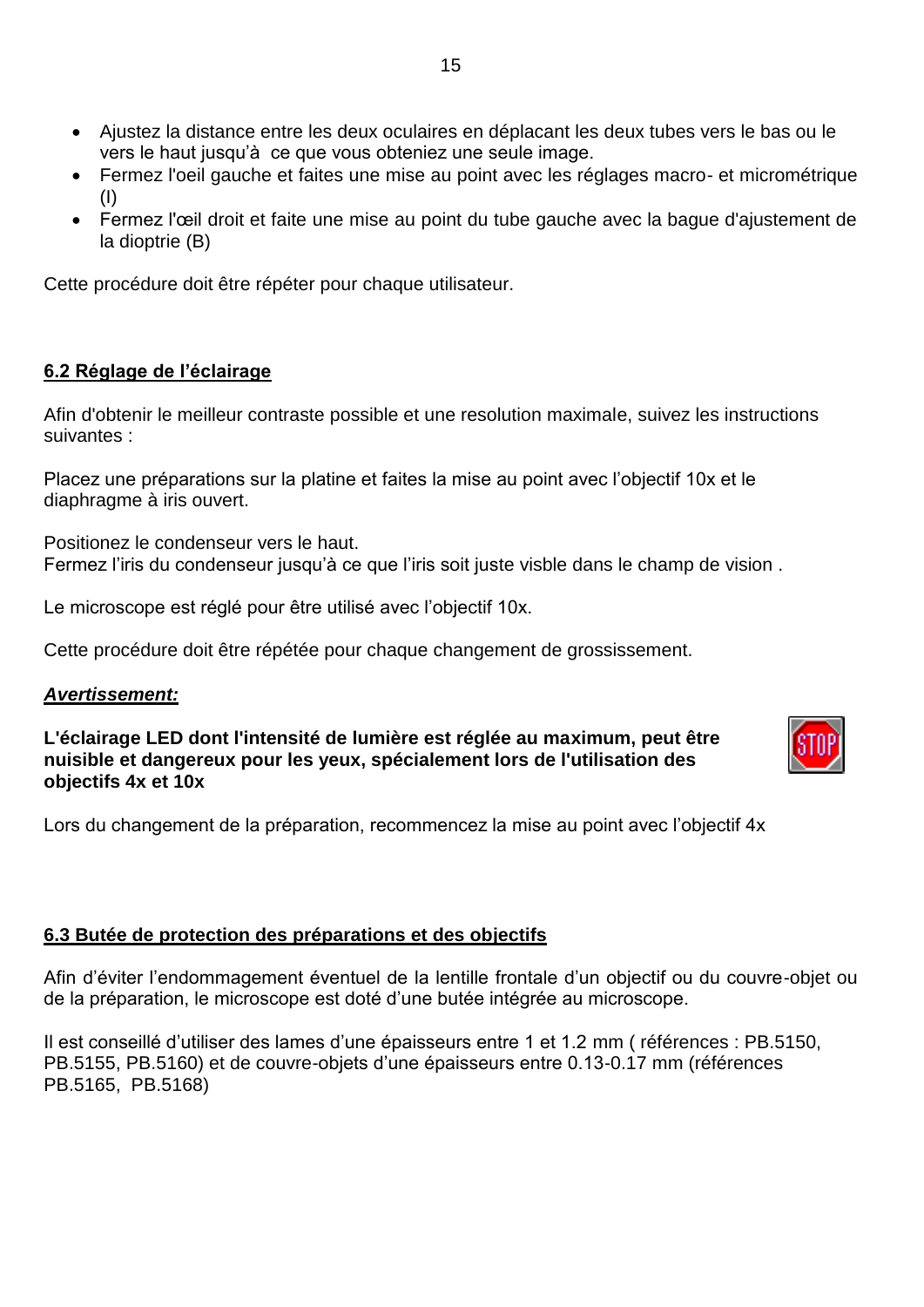## **6.4 Utilisation de l'objectif S100x à immersion d'huile (en option)**

Les modèles BioBlue peuvent également être dotés d'un objectif S100x avec ouverture numérique O.N. 1.25 à immersion d'huile

- Enlevez à hauteur du quatrième objectif le bouchon de protection de la tourelle, et montez l'objectif S100x à immersion d'huile dans la tourelle (s'il n'est pas monté de série)
- Faites la mise au point avec un objectif S40x.
- Faites tourner la tourelle vers l'objectif S100x, mais arrêtez vous juste avant le "click " afin que la préparation soit accessible.
- Le centre de la préparation étant ainsi accessible, déposez-y une goûte d'huile au centre.
- Positionnez l'objectif S100x correctement au dessus de la préparation.
- La lentille frontale de l'objectif doit être en contact avec l'huile.
- Regardez par l'oculaire (O) et faite une mise au point uniquement avec le réglage micrométrique (I). La distance entre l'objectif et la préparation est de seulement 0.14 mm !
- Dans le cas qu'il y aurait des bulles d'air visibles, essayez de faire tourner plusieurs fois l'objectif S100x vers la droite et vers la gauche jusqu'à ce que ces derniers disparaissent.
- Après l'utilisation de l'objectif S100x, positionnez la platine (G) vers le bas uniquement à l'aide du réglage micrométrique (I)- jusqu'à ce que l'objectif ne soit plus dans l'huile.
- Après utilisation, toujours enlever et nettoyer par des mouvements circulaires à l'aide de papier à lentille et une goûte de xylol ou d'alcool, la lentille frontale de l'objectif S100x.
- Nettoyez le microscope après chaque utilisation.

L'objectif S100x peut également être utilisé sans huile à immersion, mais son pouvoir de séparation et donc sa résolution est fortement diminué !

## *Avertissement*

.

- Evitez de mettre en contact du xylol ou de l'alcool avec la partie mécanique de l'objectif S100x. Le liquide peut pénétrer dans l'objectif et détériorer la colle entre les lentilles !
- Ne jamais mettre en contact du xylol ou de l'alcool avec les autres objectifs

## **7.0 Entretien et nettoyage**

Après utilisation du microscope toujours mettre le microscope sous sa house de protection contre la poussière. Laissez toujours les objectifs montés sur le microscope. Cela évite que de la poussière ne rentre dans le système optique.

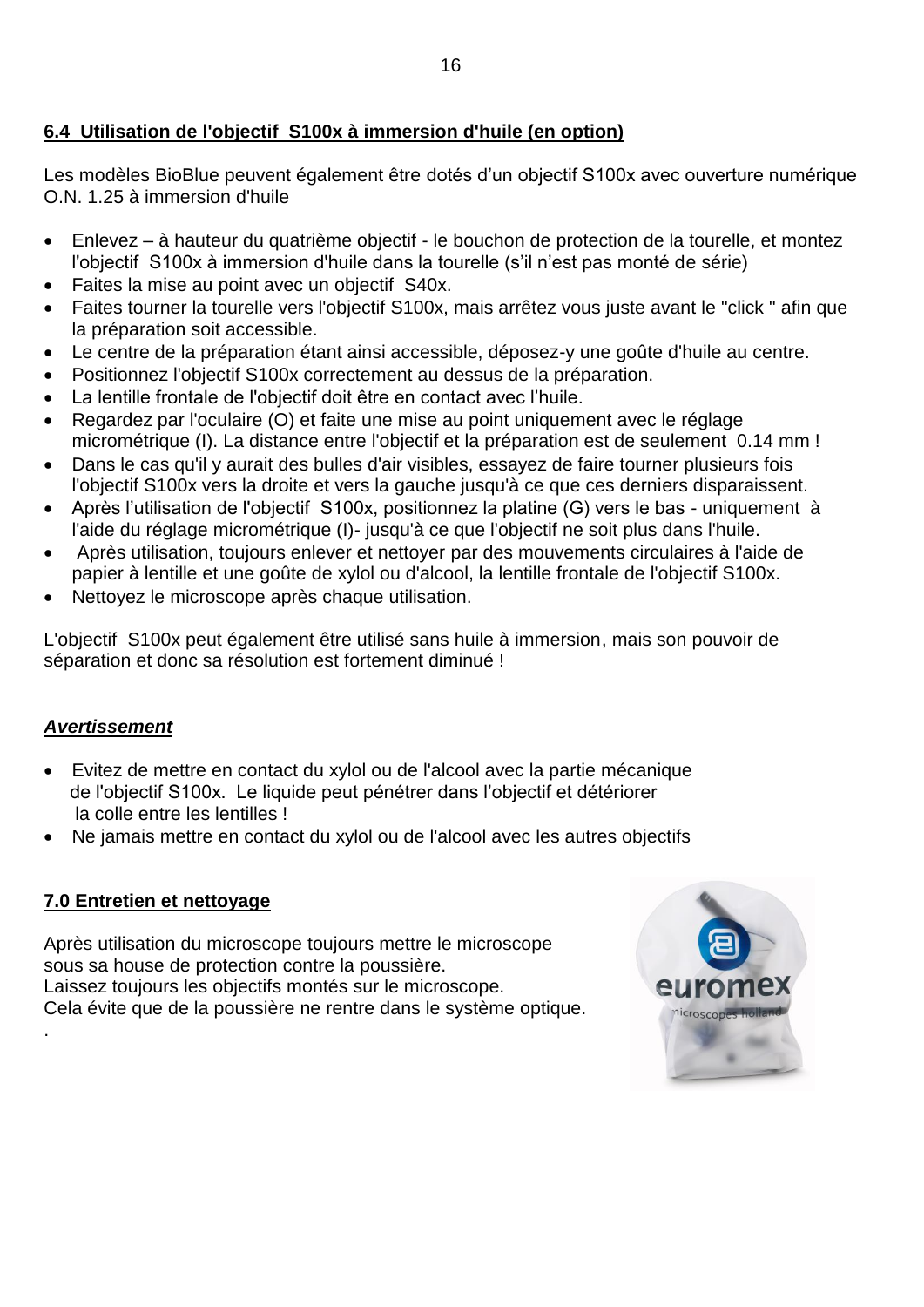#### **7.1 Nettoyage des parties optiques**

Dans le cas où la lentille frontale de l'objectif 10x ou S40x serait souillée, ce dernier peut être nettoyé avec du papier spécial pour lentille.

Dans le cas où une lentille soit fortement souillée, imbibez du papier spécial pour lentille d'une goûte de xylol ou d'alcool. Ne jamais déposer une goûte de xylol ou de l'alcool directement sur une lentille.

Dans le cas où de la poussière soit clairement visible, celle-ci peut se trouver sur les parties extérieures de l'oculaire. A l'aide d'une clé imbus, enlevez l'oculaire du tube. Nettoyer les parties extérieures de l'oculaire.

Si de la poussière reste visible, contrôlez si la poussière se trouve à l'intérieur de l'oculaire, en tournant l'oculaire dans le tube. Si de la poussière se trouve dans l'oculaire, démontez la lentille inférieure de l'oculaire et nettoyez-la.

Il n'est pas nécessaire et fortement déconseillé d'essayer de nettoyer les autres lentilles dans l'oculaire. Des particules de poussière peuvent éventuellement s'éliminer en utilisant de l'air comprimé (sans huile). Lorsque les objectifs ne sont jamais démontés, il ne peut y avoir de la poussière dans la tourelle.

#### *Avertissement*

 des chiffons en matière synthétiques peuvent endommager les traitements anti-réflets des lentilles !!

#### **7.2 Nettoyage du statif**

Enlevez la poussière à l'aide d'un pinceau. La surface peut également être nettoyée avec un produit de nettoyage non agressif et un chiffon doux.

Toutes les parties mobiles – comme les réglages macro- et micrométriques, le réglage en hauteur de la platine et la mécanique de la tourelle – sont montés sur des roulements à billes et ne sont pas sensibles à la poussière

#### **7.3 Remplacer les batteries**

#### **Avertissement**: **Débranchez toujours la cordon d'alimentation** !

- Enlevez le couvercle sous le microscope.
- Placez les batteries correctement dans leur emplacement et refermez le couvercle.

#### **7.4 Réglage de la friction des réglages macro- et micrométriques**

Entre le réglage macrométrique droit et le statif, il ya une bague (H) de réglage de la friction. En tournant cette bague vers l'avant ou l'arrière vous pouvez ajuster la friction des réglages de la mise au point.

BB Fv1

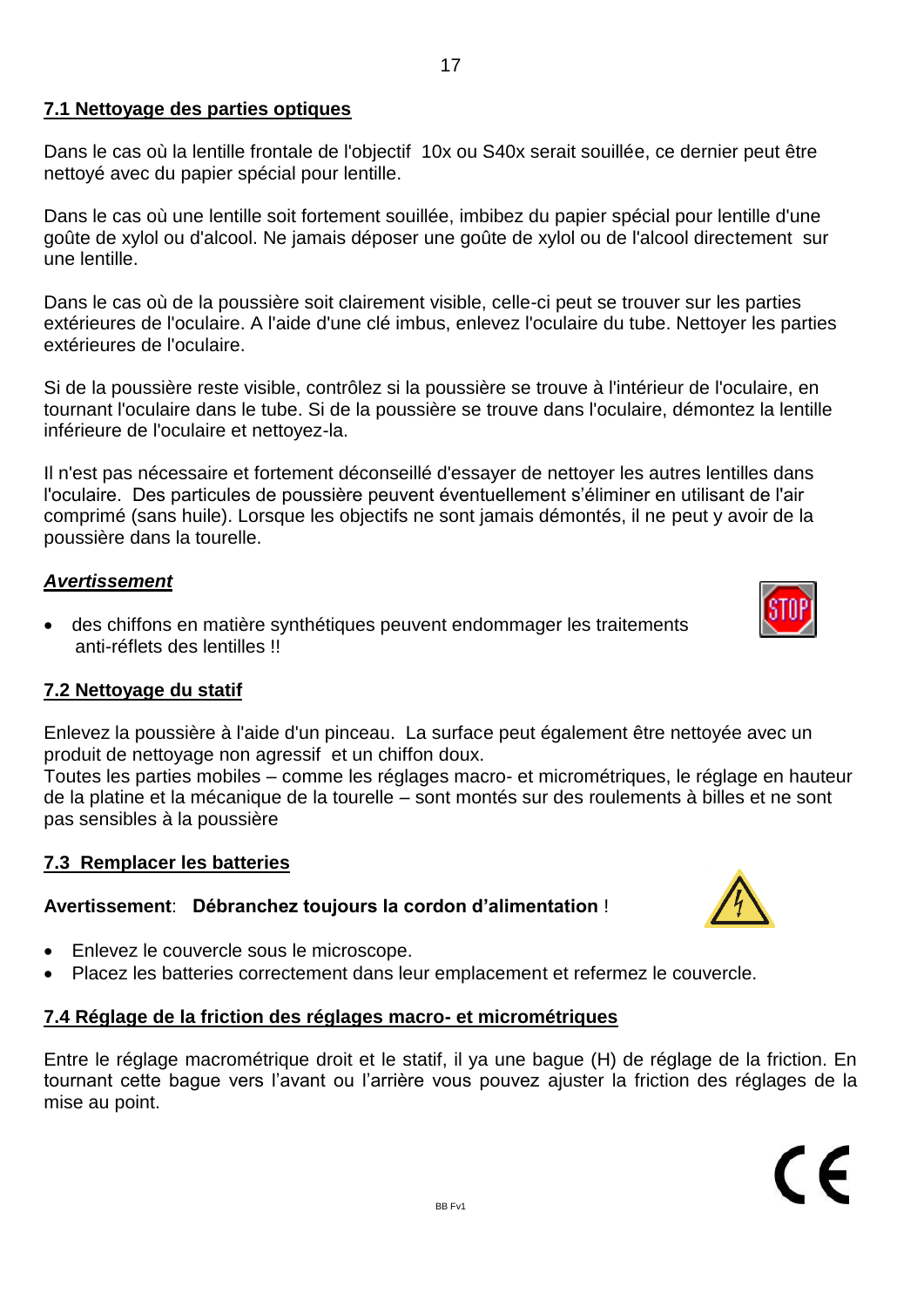**BEDIENUNGSANLEITUNG EUROMEX MIKROSKOPE BioBlue REIHE**



EUROMEX Microscopen B.V. HOLLAND

[www.euromex.com](http://www.euromex.nl/)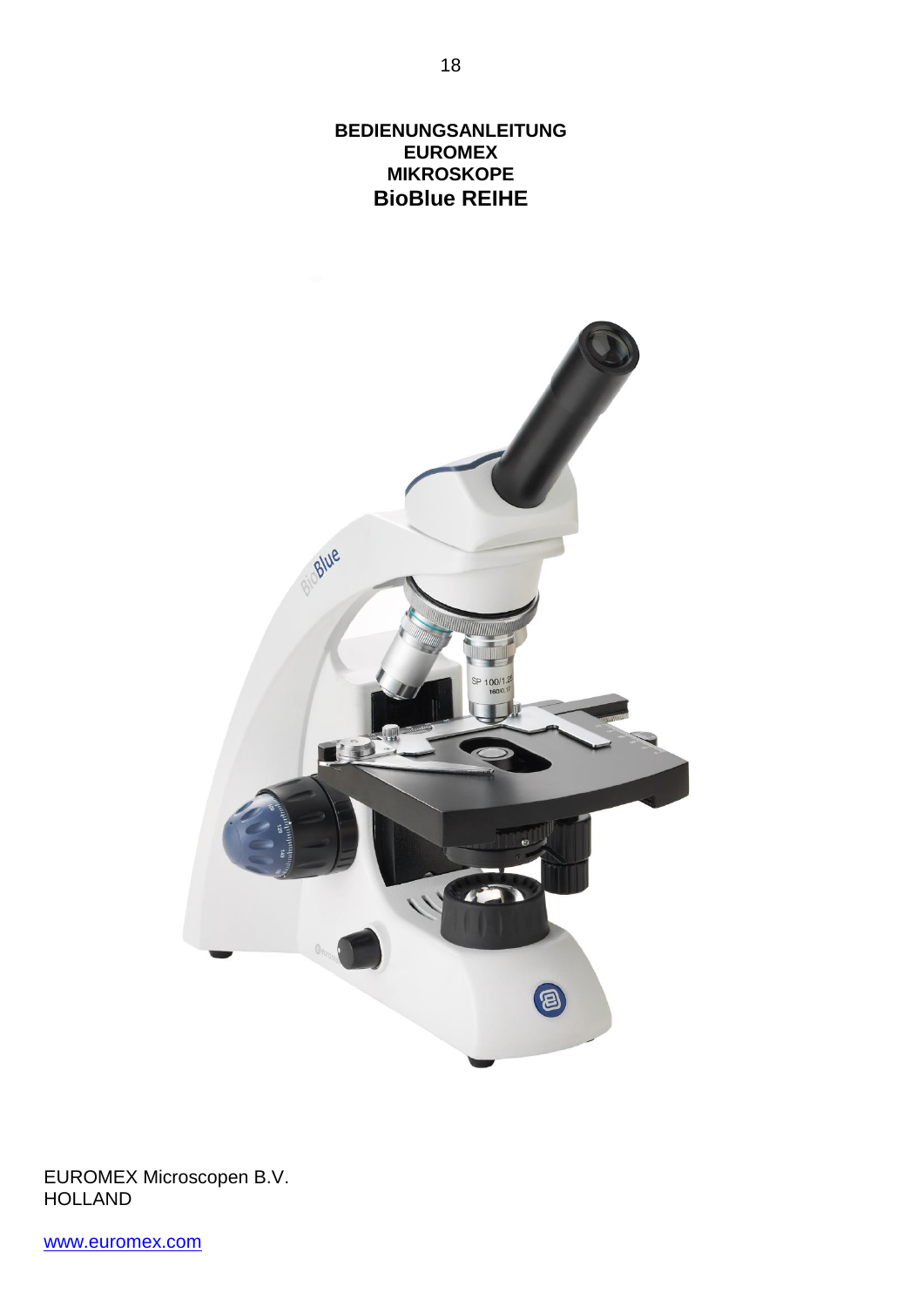## **1.0 Einleitung**

Mit dem Kauf eines Mikroskops der BioBlue-Reihe haben Sie sich für ein Qualitätsprodukt entschieden. Die EUROMEX Mikroskope der BioBlue-Reihe wurden zur Benutzung an Schulen und Labors entwickelt.

Bei normaler Benutzung beschränkt sich der Wartungsbedarf auf ein Minimum.

Diese Bedienungsanleitung enthält Informationen zum Aufbau, Arbeiten und zur Wartung des Mikroskops.

## **2.0 Inhaltsverzeichnis**

- 1.0 Einleitung
- 2.0 Inhaltsverzeichnis
- 3.0 Aufbau des Mikroskops
- 4.0 Funktionen des Mikroskops
- 5.0 Vorbereitung des Mikroskops zur Benutzung
- 6.0 Arbeiten mit dem Mikroskop
- 7.0 Wartung und Pflege

#### **3.0 Aufbau des Mikroskops**

Nachstehend folgen die Namen der unterschiedlichen Mikroskopteile, welche auf der Abbildung des BB.4260 dargestelt werden:

- A) Tubus (monokular/binokular, 360° drehbar) I) Koaxialer Grob- und Feintrieb
- B) Dioptrieneinstellung (für binokular) J) Lampengehäuse<br>C) Stativarm K) Dimmer für Beleu
- 
- D) Objektiv-Revolver für 4 Objektive L) Koaxiale Tischverstellung<br>E) Objektive M) Kondensor mit Irisblende
- 
- 
- G) Objekttisch (mechanisch oder Clips) O) Okulare
- H) Gängigkeitseinstellung
- 
- 
- $K$ ) Dimmer für Beleuchtung
- 
- M) Kondensor mit Irisblende und Filterhalter
- F) Sicherungseinrichtung N) Ein-/Aus-Schalter (nicht sichtbar)
	-

#### **4.0 Funktionen des Mikroskops**

Das Stativ besteht aus dem Stativarm (C), Stativfuß und dem Objekttisch (G).



Halten Sie das Mikroskop an der obersten Stelle des Stativarms, wenn Sie es versetzen wollen.

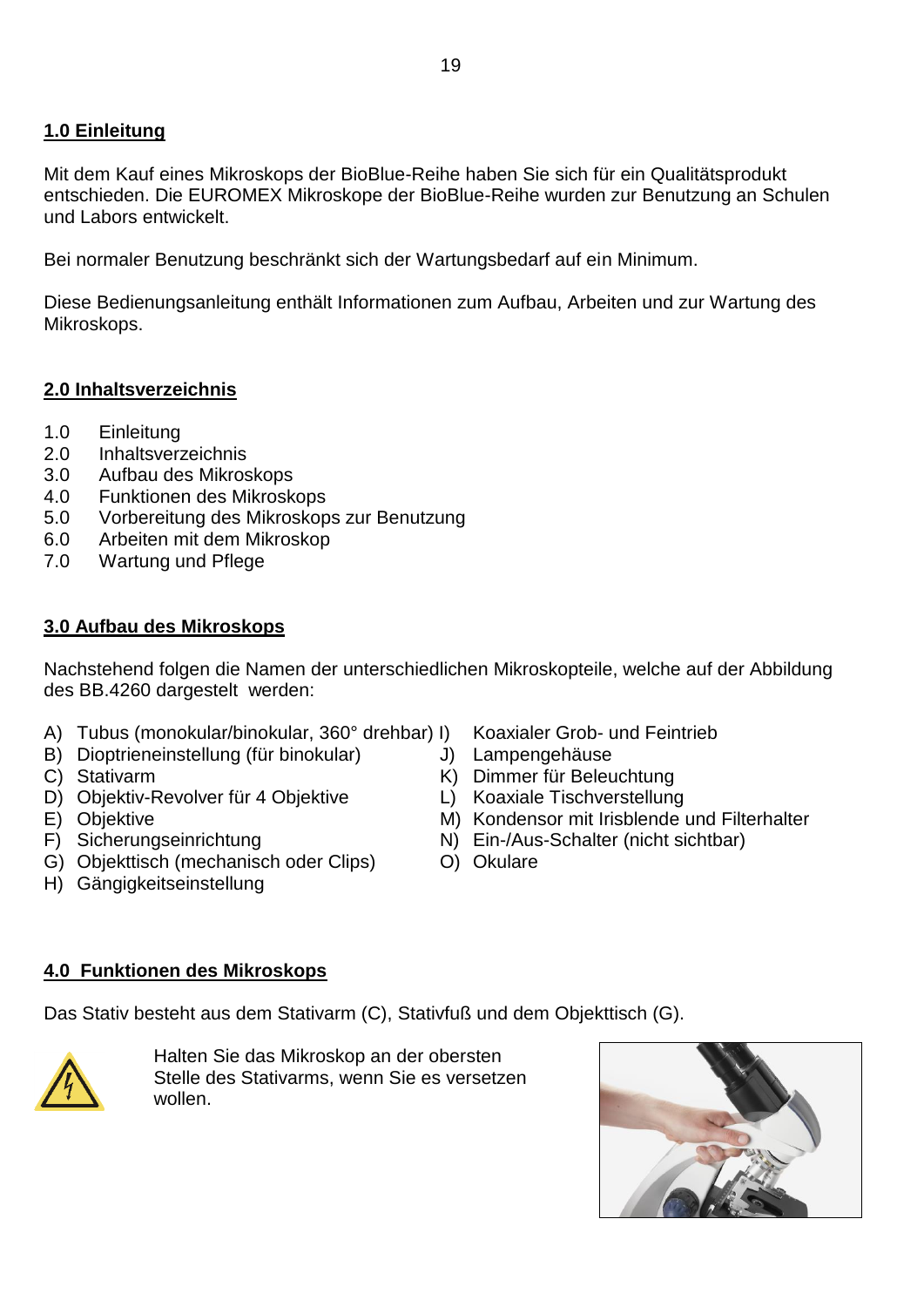## **4.1 Tubus**

Der um 360° drehbare Tubus (monokular oder binokular) ist werksseitig mit WF10x Okularen ausgerüstet (O).

## **4.2 Objektivrevolver**

Der Objektivrevolver (D) kann mit 4 Objektiven bestückt werden (E).

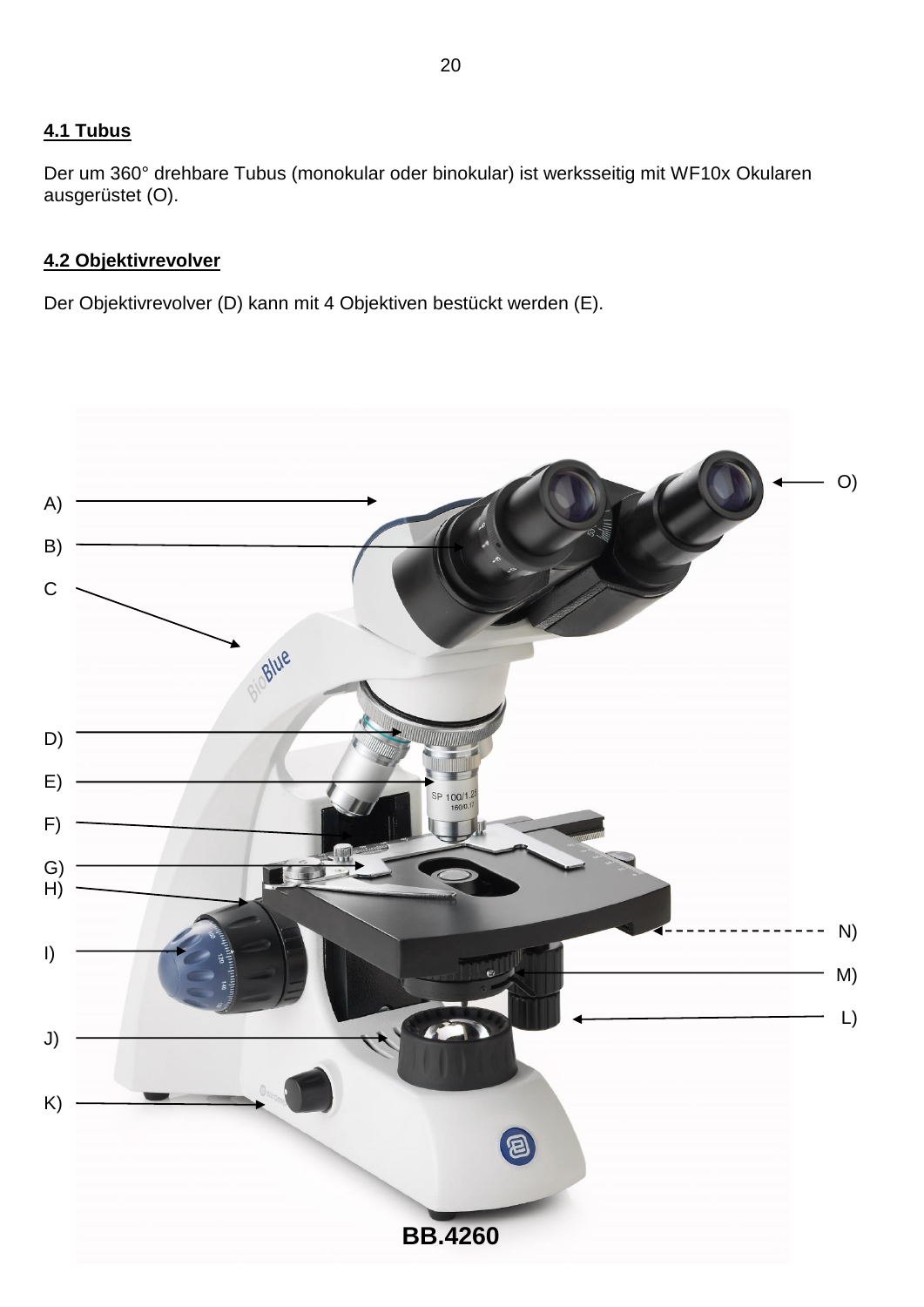#### **4.3 Optische Spezifikationen der BioBlue Reihe**

Die Mikroskope der EUROMEX BioBlue Reihe werden standardmäßig mit 1 oder 2 Weitfeld Okularen WF10x (O) sowie semi-plan-Objektiven ausgestattet. Details siehe in untenstehender Tabelle 1.

| Mono-          | Bino- | Optische Spezifikationen und Art des Objekttisches:              |  |
|----------------|-------|------------------------------------------------------------------|--|
| <b>BB.4200</b> |       | SMP4x, SMP10x, SMPS40x - Fester Tisch mit 2 Objekt-Clips         |  |
| <b>BB.4220</b> |       | SMP4x, SMP10x, SMPS40x - Koaxialer mechanischer Tisch            |  |
| BB.4240        |       | SMP4x, SMP10x, SMPS60x - Koaxialer mechanischer Tisch            |  |
| BB.4250        |       | SMP4x, SMP10x, SMPS100x - Koaxialer mechanischer Tisch           |  |
|                |       | BB.4260   SMP4x, SMP10x, SMPS100x - Koaxialer mechanischer Tisch |  |
| Tabelle 1      |       |                                                                  |  |

Die S40x und S100x Objektive sind federnd gelagert, damit Beschädigungen an Frontlinse und Präparat vermieden werden können.

Die Numerische Apertur - N.A. - der Objektive ist ein Hinweis auf das Auflösungsvermögen der Objektive.

Die Gesamtvergrößerung berechnet sich durch Multiplikation der Vergrößerung der Okulare mit der Vergrößerung des Objektivs. Die entsprechenden Vergößerungswerte sind in nachfolgender Tabelle dargestellt:

| Okular | Objektiv | Vergrößerung |
|--------|----------|--------------|
| 10x    | 4x       | 40x          |
| 10x    | 10x      | 100x         |
| 10x    | 40x      | 400x         |
| 10x    | 60x      | 600x         |
| 10x    | 100x     | 1000x        |

## **4.4 Objekttisch**

Beim BB.4200 wird das Präparat unter die Objekt-Clips gelegt. Bei den anderen Modellen wird das Präparat in die entsprechende Halterung des mechanischen Tischs (G) gelegt und kann dann vorsichtig in X- und Y-Richtung bewegt werden. Das Bild wird mit Hilfe der koaxialen Grob- und Feintrieb-Regler (I) scharf eingestellt.

#### **4.5 Grob- und Feintrieb**

Die Regler für Grob- und Feintrieb (I) zur Höhenverstellung des Objekttisches sind zusammen auf einer Achse (koaxial) montiert. Auf einem der beiden Regler befindet sich eine Skala mit einer Teilung von 0.002 mm. Diese Skala kann genutzt werden, um Tiefenmessungen innerhalb eines Präparates durchzuführen

#### **4.6 Abbe-Kondensor mit Irisblende**

Unterhalb des Objekttischs befindet sich ein Abbe-Kondensor (M) mit einer N.A. von 12.5. Der Kondensor kann durch Drehen in der Höhe verstellt werden. Dadurch kann man das Licht auf das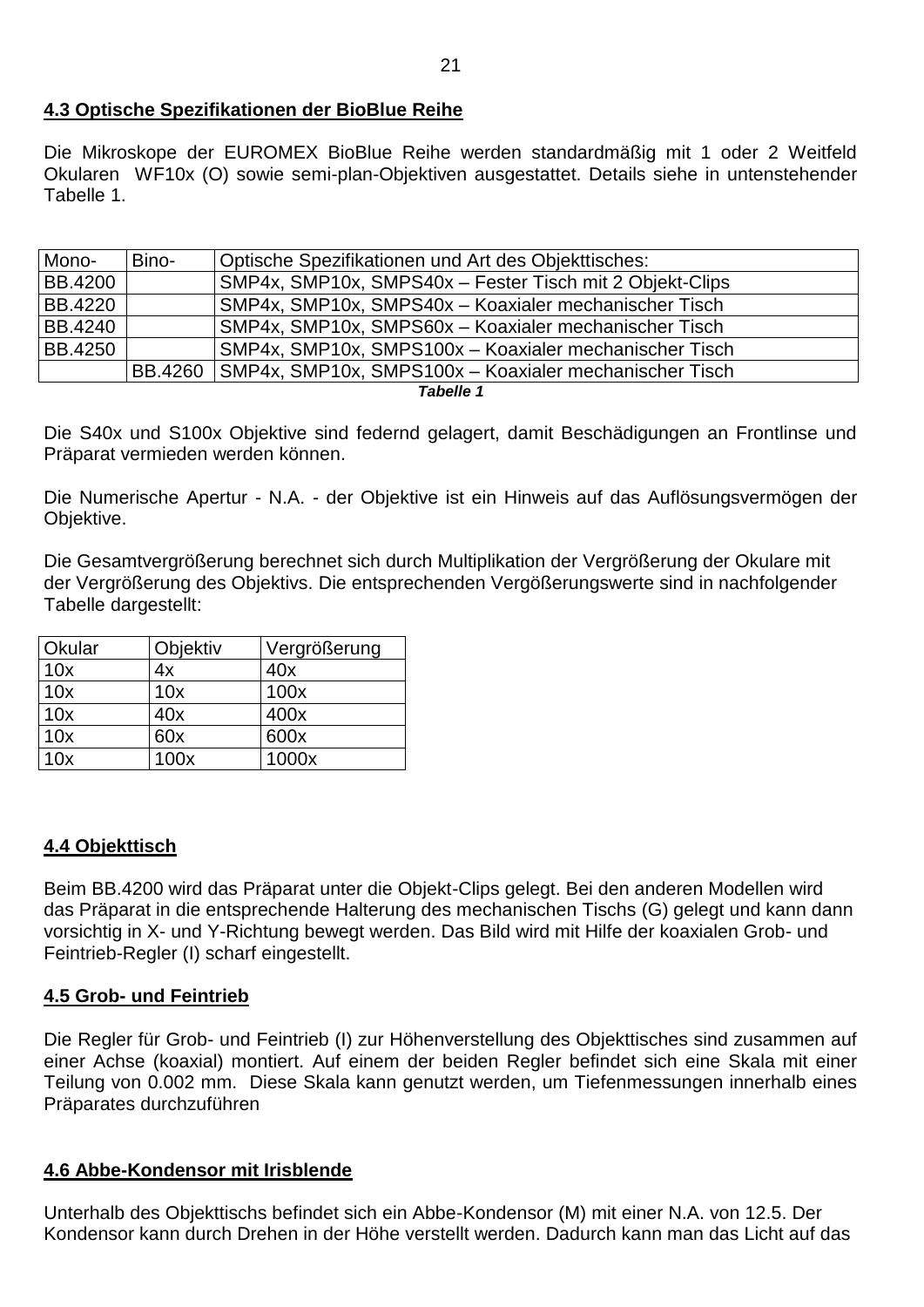Präparat fokussieren, wodurch man den Kontrast steigern kann. Der Kondensor ist werksseitig vorzentriert.

Die Irisblende mit Filterhalter ist unterhalb des Kondensors montiert. Die Lichtintensität kann durch die flexible Öffnung eingestellt werden.

## **4.7 Beleuchtung der EUROMEX BioBlue Reihe**

Die LED Beleuchtung ist mit aufladbaren Batterien ausgerüstet Die Nutzungsdauer nach vollständiger Aufladung beträgt ca. 60 Stunden. Eine vollständige Ladung der Akkus benötigt ungefähr 10 Stunden. Vor erstmaliger Benutzung der Akkus müssen diese vollständig aufgeladen werden. Verbinden Sie dazu das Ladegerät mit einer Steckdose.

Spezifikationen der Beleuchtung:

- LED : 1W, 300 mA.
- Ladegerät : Eingang Wechselspannung AC 100 240 Volt-50/60Hz.
- Akkus : 3 NiMh, Typ AA, 1.2 Volt 1600 2600 mA.

## **5.0 Vorbereitung des Mikroskops zur Nutzung**

Entfernen Sie die Verpackung und stellen Sie das Mikroskop auf eine ebene Tischfläche. Die Objektive sind bereits vormontiert. Stecken Sie den Stecker in eine Netzsteckdose und schalten Sie das Mikroskop ein. Setzen Sie sich bequem hinter das Mikroskop, nehmen Sie eine entspannte Position ein und schauen Sie durch die Okulare (O).

## **6.0 Arbeiten mit dem Mikroskop**

Bitte lesen Sie die nachfolgenden Hinweise sorgfältig surch, um die bestmöglichen Beobachtungsergebnisse mit dem Mikroskop zu erhalten.

## **6.1 Einstellen des Pupillenabstandes sowie der Dioptrienkorrektur**

Die Benutzung eines binokularen Tubus ist weniger ermüdend als die Nutzung eines monokularen Tubus. Um ein gleichmäßiges, einheitliches Bild zu erhalten sowie um den Pupillenabstand korrekt einzustellen, befolgen Sie bitte die folgenden Schritte.



Einstellung Einstellung

Sichtfeld vor Sichtfeld nach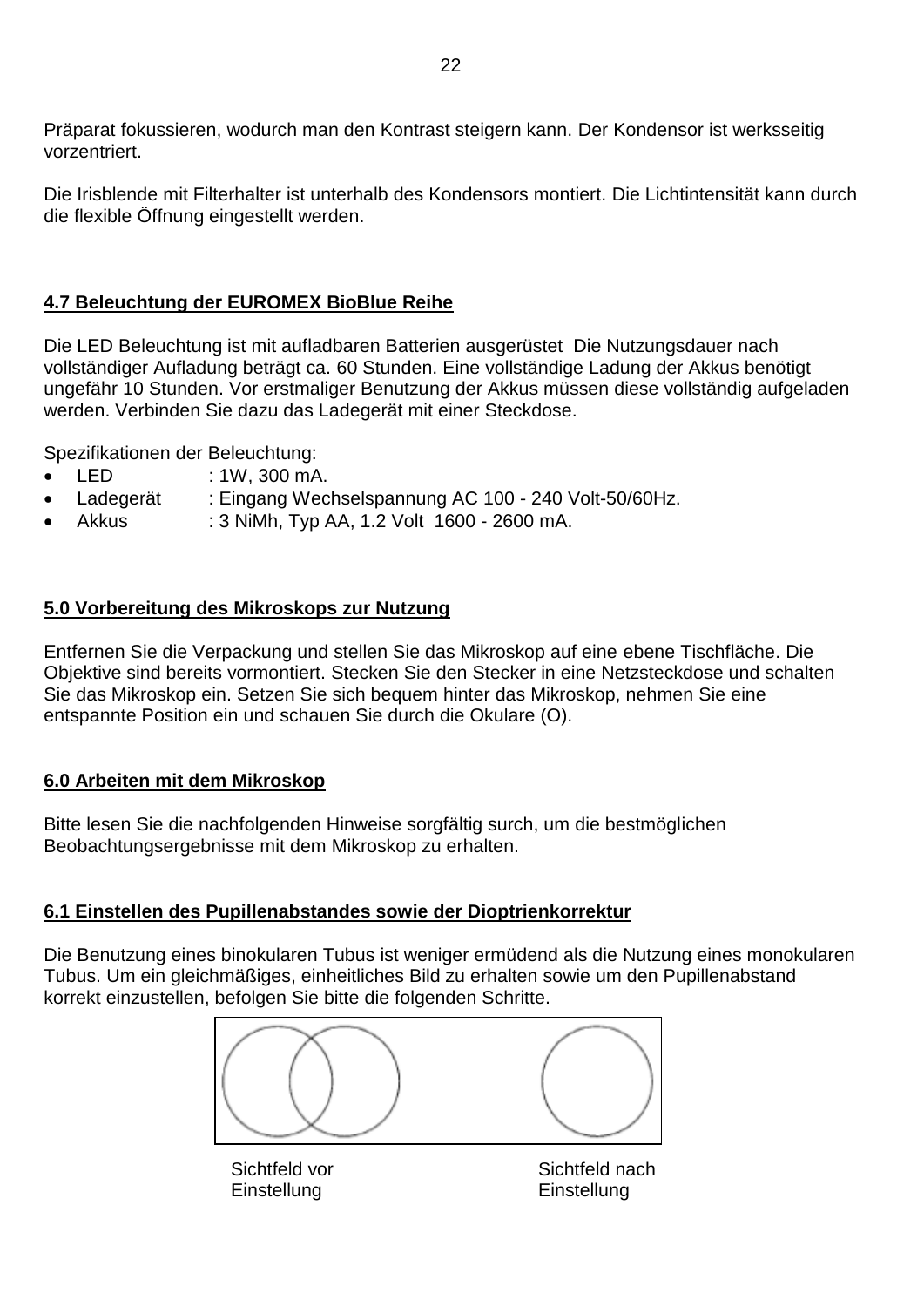- Stellen Sie den Pupillenabstand ein, indem Sie die Okulare aufeinender zu bzw. voneinander weg bewegen, bis Sie ein einheitliches Bild erhalten (siehe obenstehende Skizze).
- Schliessen Sie das linke Auge und stellen Sie das Bild mit Hilfe der Grob- und Feintrieb-Regler (I) scharf ein.
- Schließen Sie nun das rechte Auge und stellen Sie das Bild für das linke Auge mit Hilfe des Dioptrien-Einstellrings (B) scharf.

Diese Prozedur sollte für jeden Nutzer neu durchgeführt werden.

#### **6.2 Einstellen der Beleuchtung**

Um optimalen Kontrast und Auflösung zu erhalten, sollten Sie die folgenden Anweisungen befolgen.

Platzieren Sie ein Präparat auf dem Objekttisch stellen Sie bei komplett geöffneter Blende mit dem 4x Objektiv ein scharfes Bild ein.

- Bringen Sie den Kondensor in die höchste Position
- Schliessen Sie die Irisblende, bis die Blende gerade am Rand des Sichtfeldes zu erkennen ist.

Das Mikroskop ist nunmehr optimal für die Nutzung des 4x Objektives eingestellt. Für jedes andere Objektiv muss die o.g. Prozedur wiederholt werden, um eine optimale Balance zwischen Kontrast und Auflösung zu erreichen.

#### *ACHTUNG:*

**Die maximale Helligkeit der Beleuchtung bei Nutzung des 4x oder 10x Objektives kann das Auge schädigen!**



Wenn Sie ein neues Präparat nutzen, müssen Sie immer mit dem 4x Objektiv beginnen.

#### **6.3 Schutzeinrichtung**

Um einer Beschädigung des Objektives oder des Objektträgers vorzubeugen, sind alle Modelle mit einer Schutzeinrichtung ausgestattet.

Es wird empfohlen, nur Objektträger mit einer Dicke von 1.0 – 1.2 mm (Artikelnummer: PB.5150, PB.5155, PB.5160) in Verbindung mit Deckgläschen in einer Dicke von 0.13 mm oder 0.17 mm (Artikelnummer: PB.5165, PB.5168) zu verwenden.

#### **6.4 Nutzung des S100x Immersionsöl-Objektivs**

Die Modelle BB.4250 und BB.4260 sind mit einem S100x N.A. 1.25 Immersionsöl-Objektiv ausgerüstet. Bitte befolgen Sie nachstehende Anweisungen zur Nutzung des Objektives: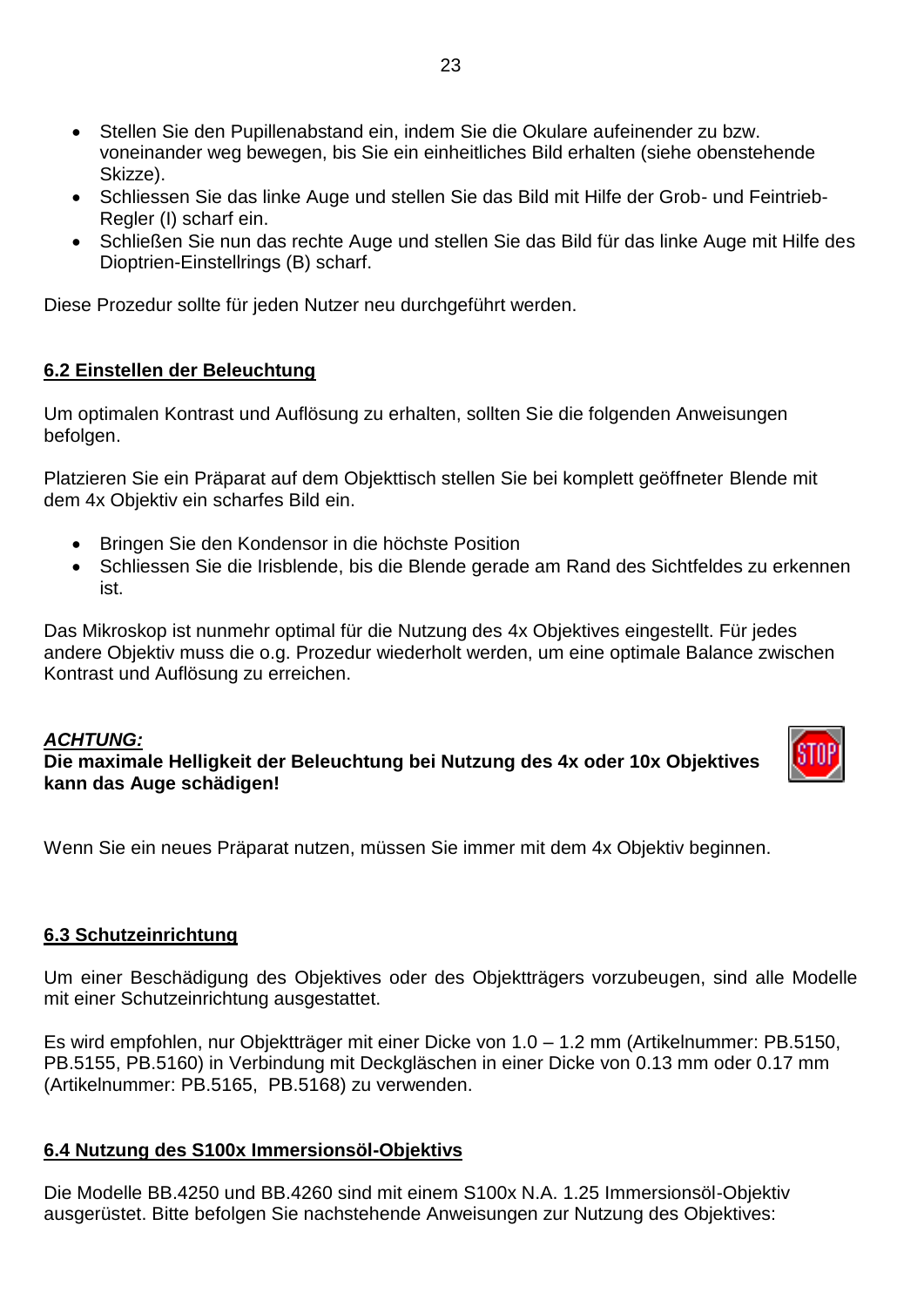- Entfernen Sie die Staubabdeckung aus dem Objektivrevolver, um das S100x Objektiv zu montieren.
- Stellen Sie das Bild mit dem S40x Objektiv scharf ein.
- Drehen Sie den Objektivrevolver bis das S100x Objektiv kurz vor dem Einrastpunkt steht.
- Geben Sie einen kleinen Tropfen Immersionsöl ins Zentrum des Objektträgers.
- Drehen Sie nun den Revolver weiter, bis er einrastet und das S100x Objektiv in der richtigen Position steht.
- Die Frontlinse ist nunmehr in Kontakt mit dem Immersionsöl.
- Schauen Sie nun durch die Okulare (O) und stellen Sie das Bild mit den Feintrieb-Reglern (I) scharf ein.
- Der Abstand zwischen der Frontlinse des Objektivs und dem Präparat beträgt nur 0.14mm!
- Falls sich kleine Luftblasen im Öl befinden, schwenken Sie das S100x Objektiv einige Male nach links und rechts, so dass sich die Frontlinse durch das Öl bewegt und die Blasen verschwinden.
- Nach Beendigung der Nutzung des S100x Objektivs, bewegen Sie den Objekttisch (G) mit dem Feintriebregler (I) so lange nach unten, bis die Frontlinse das Öl nicht mehr berührt.
- Nach Benutzung des S100x Objektives müssen Sie dieses immer reinigen. Nutzen Sie dazu ein Stück Linsenreinigungspapier und befeuchten Sie dieses mit einem Tropfen Xylol oder Alkohol.
- Reinigen Sie auch den Objektträger nach der Benutzung.

Das S100x Objektiv kann auch ohne Öl verwendet werden (trocken). In diesem Fall wird aber die Auflösung viel geringer sein!

## *Achtung:*

- Geben Sie niemals Xylol oder Alkohol direkt auf die Linse des Objektivs. Es könnte sein, dass die Flüssigkeit ins Innere des Objektivs gelangt und dort den Kleber löst, der die Linsen im Objektiv hält!
- Vermeiden Sie jeglichen Kontakt des Immersionsöls mit den anderen Objektiven!

#### **7.0 Wartung und Reinigung**

Nach Benutzung des Mikroskops decken Sie dieses immer mit der Staubschutzhülle ab. Lassen Sie Okulare und Objektive immer an ihrem Platz im Mikroskop, damit kein Staub eindringen kann.



## **7.1 Reinigung der Optik**

Falls die Okularlinsen oder die Frontlinsen des 10x oder S40x Objektivs verschmutzt sind, können diese durch Abwischen mit einem Stück Linsenreinigungspapier gereinigt werden (kreisförmige Bewegungen). Falls dies nicht ausreicht, geben Sie zusätzlich einen Tropfen Xylol oder Alkohol auf das Papier. Geben Sie niemals Xylol oder Alkohol direkt auf die Linsen!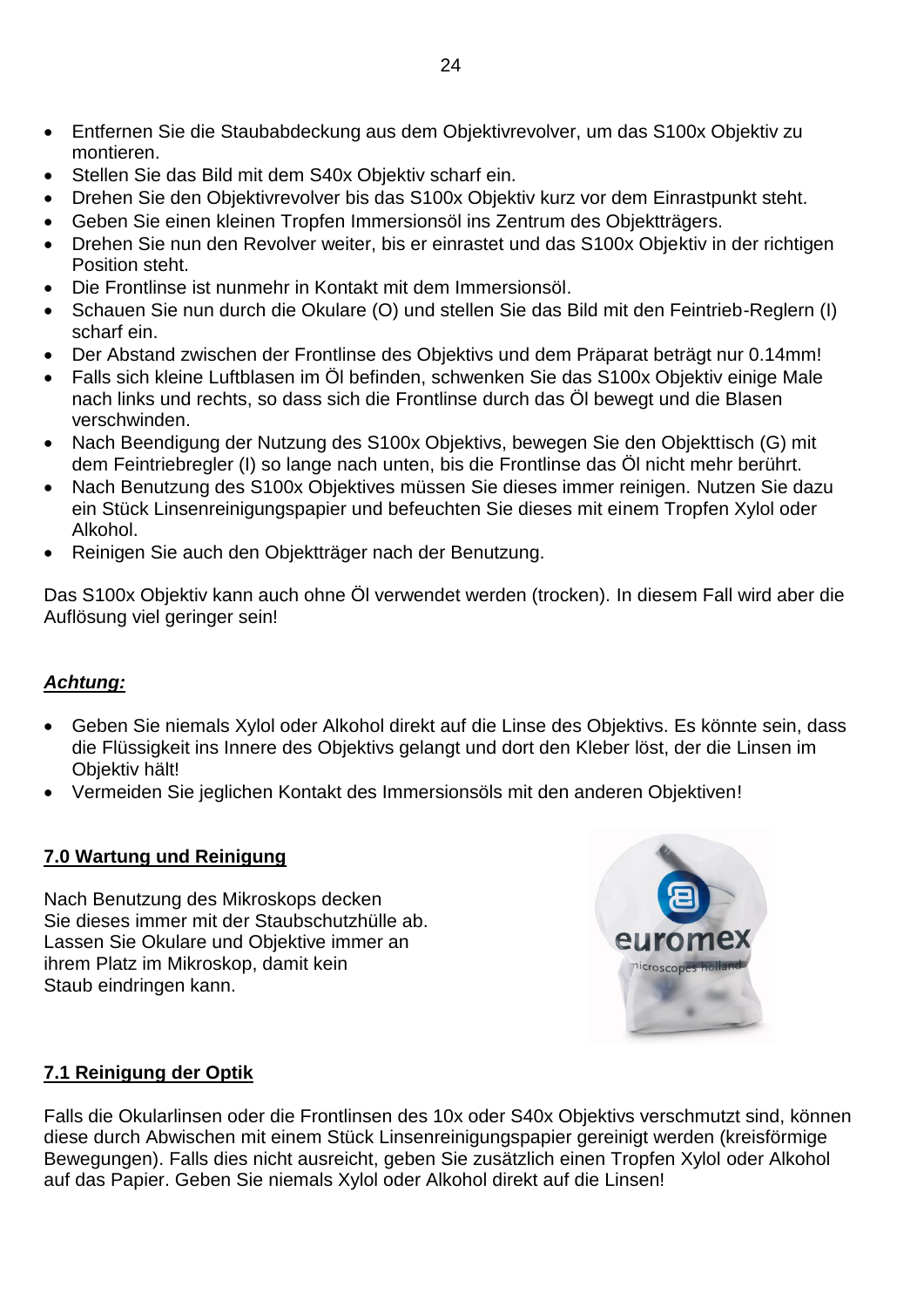Falls Sie Schmutz im Sichtfeld erkennen, befindet sich dieser höchstwahrscheinlich auf der untersten Linse des Okulars. Unter Zuhilfenahme eine Inbusschlüssels, können die Okulare aus

dem Tubus entommen werden. Reinigen Sie die Außenseite der Linse. Falls Sie immer noch Verschmutzungen erkennen können, drehen Sie das Okular und schauen Sie, ob sich Staub im Okular befindet. Wenn dies der Fall ist, entnehmen Sie die untere Linse vorsichtig aus dem Gehäuse und reinigen Sie sie.

Es ist nicht notwendig – und auch nicht empfohlen – die Linsen auf der Innenseite der Objektive zu reinigen. Manchmal kann Staub einfach mit Druckluft entfernt werden. Im Normalfall wird sich niemals Staub in den Objektiven befinden, wenn diese immer im Objektivrevolver montiert bleiben.

## *Achtung*

 Reinigungstücher enthalten oftmals Kunststofffasern, die die Beschichtung der Linsen beschädigen können!

## **7.2 Wartung des Stativs**

Staub kann mit Hilfe eines Pinsels entfernt werden. Falls das Stativ sehr schmutzig ist, kann es auch mit einem nicht-agressiven Reinigungsmittel abgewischt werden.

Alle beweglichen Teile wie Höheneinstellung oder Grob- und Feintrieb sind mit Kugellagern ausgestattet und daher nicht anfällig für Verschmutzung. Die Kugellager können bei Bedarf mit einem Tropfen Nähmaschinenöl geschmiert werden.

## **7.3 Austausch der Batterien**

*Achtung:* Vor Austausch der Batterien immer den Netzstecker ziehen!

- Entfernen Sie die kleine Klappe an der unteren Abdeckung des Mikroskops.
- Tauschen Sie die Batterien aus und bringen Sie die Klappe wieder an.

## **7.4 Einstellen der Gängigkeit**

Zwischen dem rechten Grobtrieb-Regler und dem Mikroskop-Stativ befindet sich ein Ring zum Einstellen der Gängigkeit. Durch Drehen des Rings im bzw. entgegen des Uhrzeigersinns wird die Gängigkeit des Grobtriebs eingestellt.





C E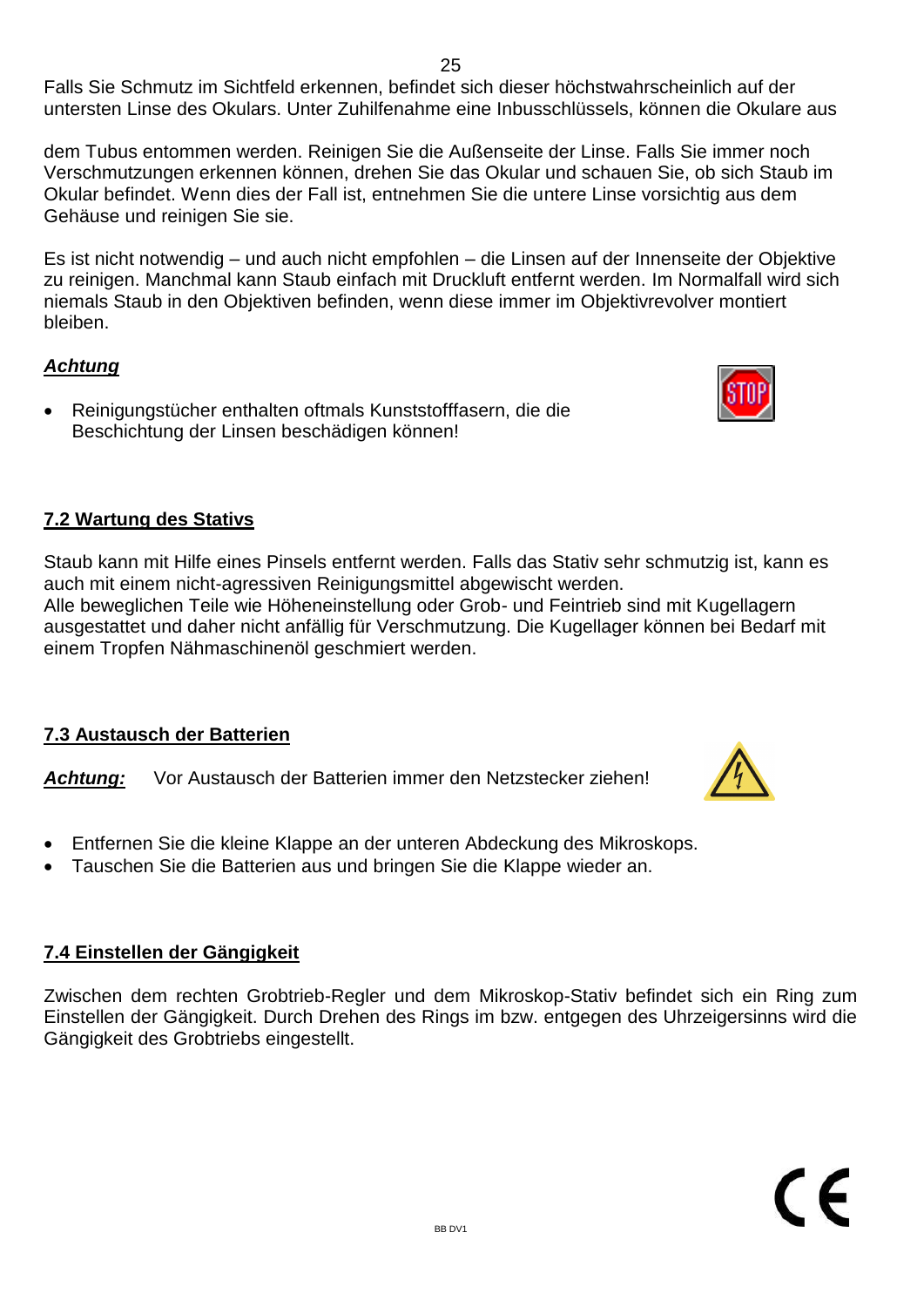# **MANUAL USUARIO SERIE BioBlue**



EUROMEX Microscopen B.V. **HOLANDA** 

[www.euromex.com](http://www.euromex.nl/)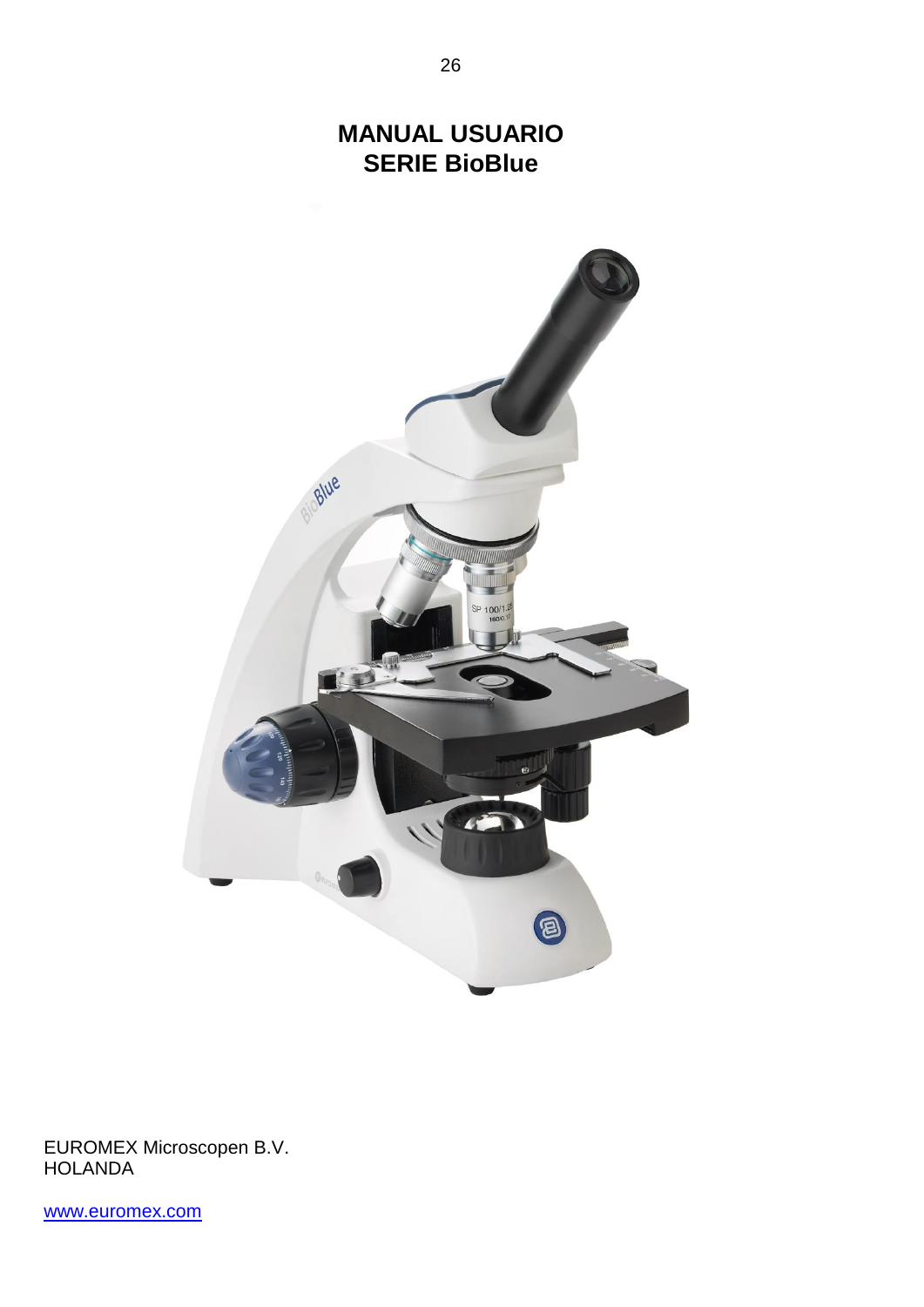#### **1.0 Introducción**

Felicidades por la adquisición de un microscopio EUROMEX BioBlue®. Usted ha elegido un producto de calidad. Los microscopios de esta serie han sido especialmente desarrollados para el sector educativo y para los aficionados a aquellas ciencias que requieren de este instrumento. Este equipo necesita un mantenimiento mínimo para una correcta utilización.

Este manual le informa sobre las diferentes partes del microscopio, la utilización y el mantenimiento de las mismas.

## **2.0 Índice**

- 1.0 Introducción
- 2.0 Índice
- 3.0 Diferentes partes del microscopio
- 4.0 Funciones del microscopio
- 5.0 Instalación del microscopio
- 6.0 Utilizar el microscopio
- 7.0 Mantenimiento y limpieza

#### **3.0 Diferentes partes del microscopio**

A continuación encontrarán las denominaciones de las diferentes partes del microscopio así como las imágenes de las mismas.

- A) Cabezal (mono/bino) giratorio 360°
- B) Ajuste dióptrico (modelo binocular)
- C) Cuerpo del microscopio
- D) Revólver porta-objetivos cuádruple
- E) Objetivos
- F) Tope de protección de las preparaciones
- G) Platina con pinzas de sujeción o platina mecánica
- H) Ajuste de tensión
- I) Mandos de enfoque macro y micrométrico en eje coaxial
- J) Colector de luz
- K) Ajuste de la intensidad de la luz
- L) Mandos de movimiento X-Y
- M) Condensador con difragma iris y anillo portafiltros
- N) Boton ON/OFF (en parte posterior)
- O) Oculares

## **4.0 Componentes del microscopio**

El estativo está compuesto por un cuerpo (C), una base y una platina (G).



 Para desplazar el microscopio, se aconseja cogerlo por el cuerpo.

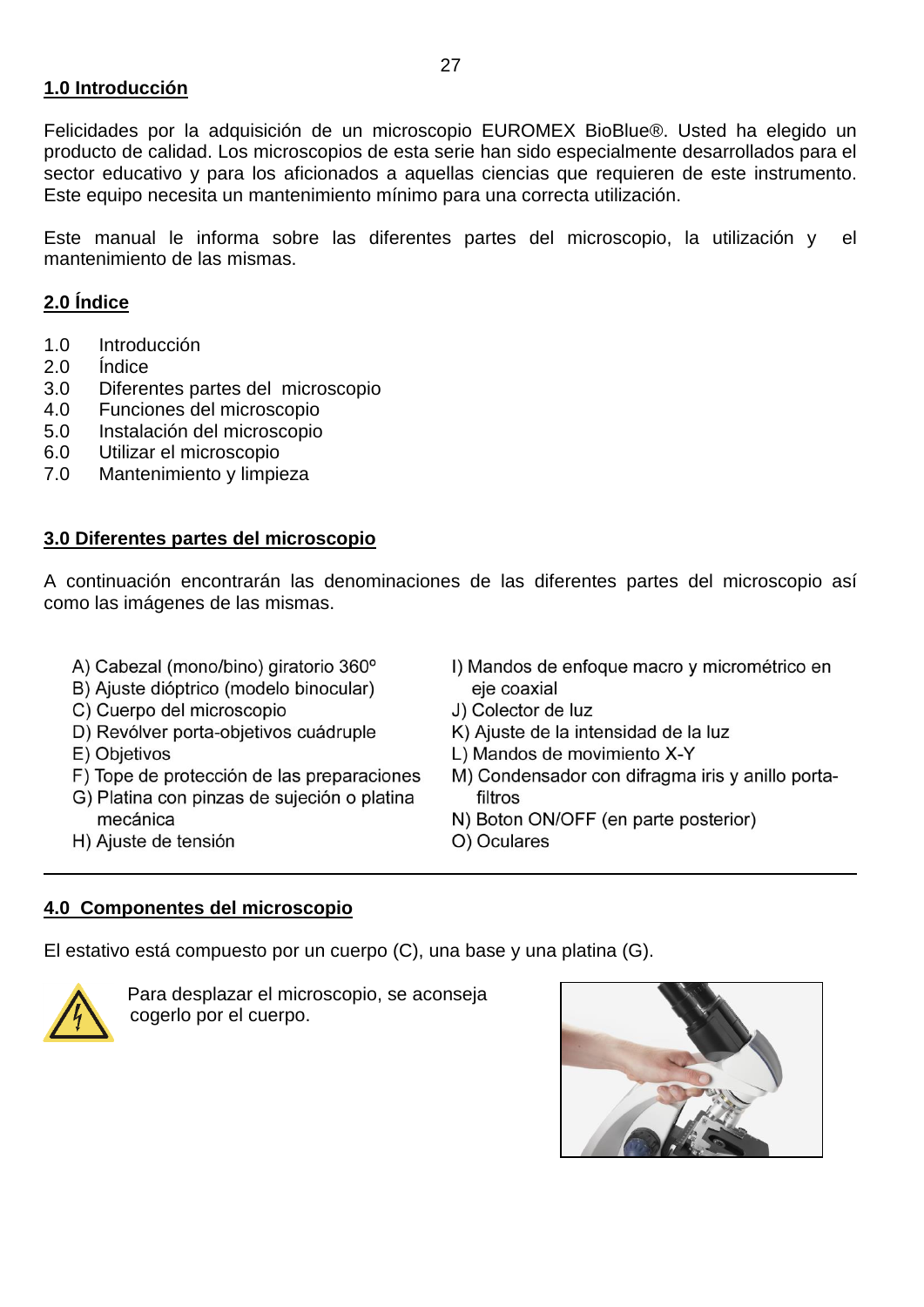#### **4.1 Cabezal (A)**

El cabezal (monocular o binocular) giratorio a 360°, está compuesto por 1 o 2 porta-oculares, ajuste de la distancia interpupilar (modelo binocular), corrector de dioptrías en porta-ocular izquierdo (modelo binocular) y 1 o 2 oculares WF10x (O).

28

## **4.2 Revólver (D)**

El revólver porta-objetivos giratorio permite la instalación de un máximo de 4 objetivos DIN.

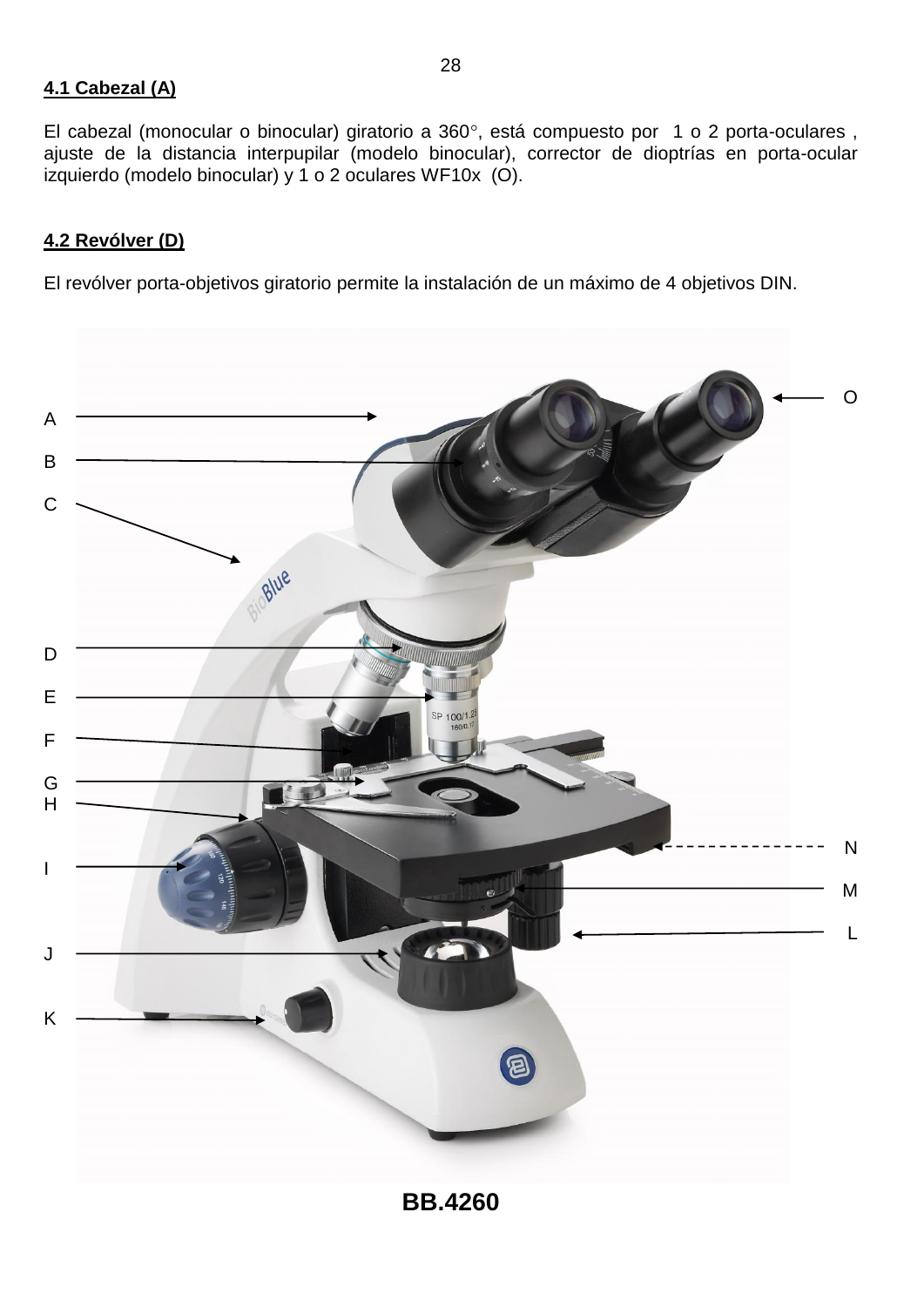#### **4.3 Equipamiento óptico de los microscopios serie BioBlue**

Los microscopios EUROMEX de la serie BioBlue vienen equipados de serie con 1 o 2 oculares de gran campo WF10x (O) y por objetivos semi-planos, ver tabla 1.

| Mono           | <b>Bino</b> | Equipamientos                                                |  |  |
|----------------|-------------|--------------------------------------------------------------|--|--|
| <b>BB.4200</b> |             | SMP4x, SMP10x, SMPS40x - Platina con 2 pinzas                |  |  |
| <b>BB.4220</b> |             | SMP4x, SMP10x, SMPS40x - Platina con movimientos ortogonales |  |  |
|                |             | coaxiales                                                    |  |  |
| <b>BB.4240</b> |             | SMP4x, SMP10x, SMPS40x y SMPS60x - Platina con movimientos   |  |  |
|                |             | ortogonales coaxiales                                        |  |  |
| <b>BB.4250</b> |             | SMP4x, SMP10x, SMPS40x y SMPS100x - Platina con movimientos  |  |  |
|                |             | ortogonales coaxiales                                        |  |  |
|                | BB.4260     | SMP4x, SMP10x, SMPS40x y SMPS100x - Platina con movimientos  |  |  |
|                |             | ortogonales coaxiales                                        |  |  |

#### *Tabla 1*

Los objetivos S40x, S60x y S100x son retráctiles con el fin de no dañar las preparaciones y los objetivos.

La apertura numérica (A.N.) del objetivo es una indicación de su poder de resolución. Las A.N. para los objetivos de la serie BioBlue son: 4x/**0,13**, 10x/**0,25**, 40x/**0,65** y 100x/**1,25**.

El aumento total se obtiene multiplicando el aumento del ocular por el aumento del objetivo, por lo tanto:

| Ocular | Objetivo | Aumento |
|--------|----------|---------|
| 10x    | 4x       | 40x     |
| 10x    | 10x      | 100x    |
| 10x    | 40x      | 400x    |
| 10x    | 60x      | 600x    |
| 10x    | 100x     | 1000x   |

## **4.4 Platina (G)**

En el modelo BB.4200 la preparación se posiciona en la platina con la ayuda de las dos pinzas, y se desplaza a mano. Los otros modelos vienen con una platina mecánica con movimientos ortogonales con pinza (G). La preparación se puede desplazar con más precisión con la ayuda de los mandos coaxiales verticales (L).

El enfoque se obtiene gracias al ajuste de los mandos macro-micrométricos (I).

#### **4.5 Ajuste macro- y micrométrico (I)**

Los mandos de enfoque macro y micrométrico vienen montados en un solo eje. El enfoque micrométrico dispone de una escala graduada de 0.002 mm por división, gracias a la cual se puede medir la altura de la muestra.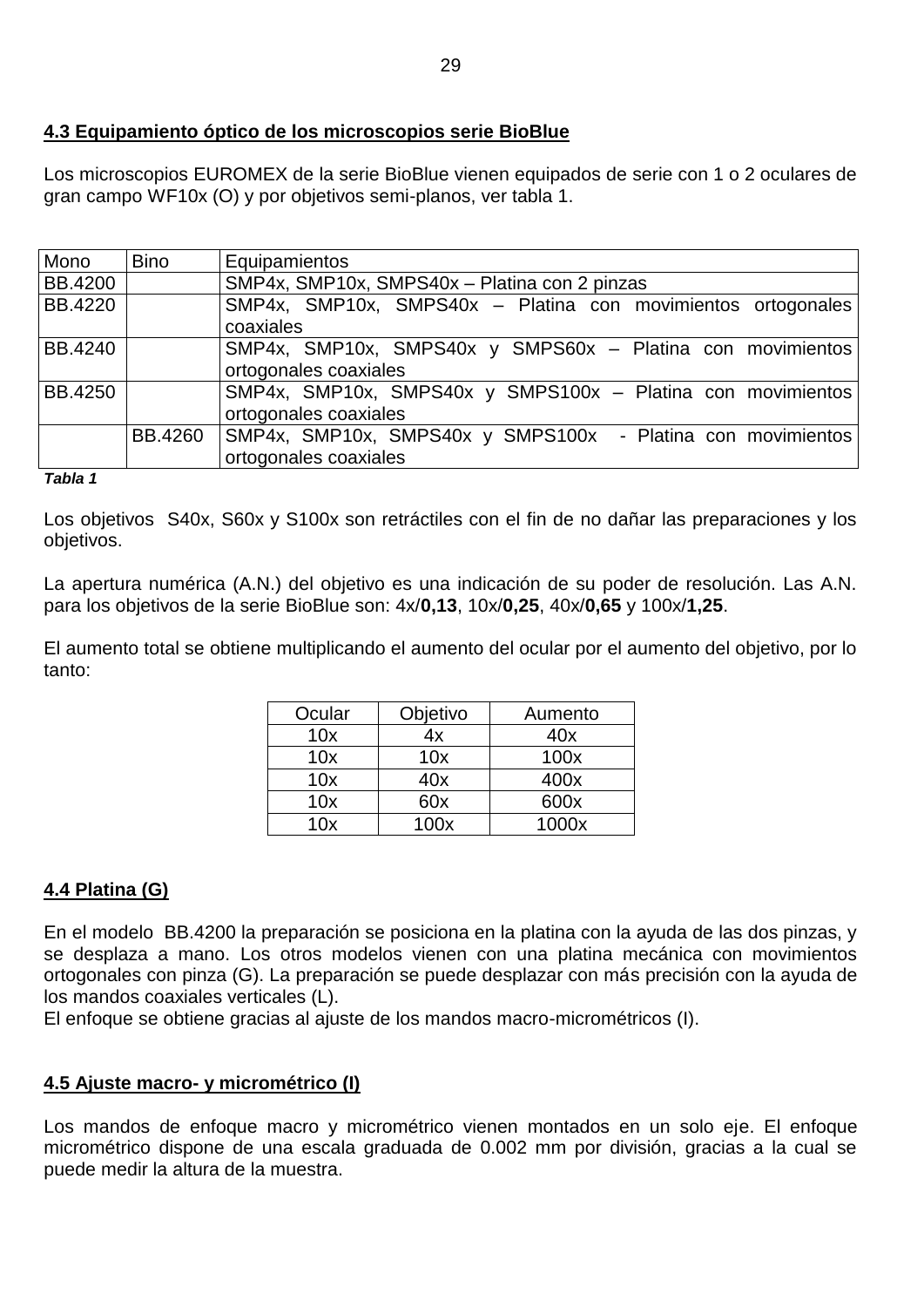## **4.6 Condensador de Abbe con diafragma iris (M)**

El microscopio viene montado con un condensador de Abbe (M) con apertura numérica de 1.25. Esta situado por debajo de la platina. El condensador es regulable en altura. El condensador concentra la luz del colector en la preparación y regula el poder de resolución del microscopio. El condensador tiene también un diafragma iris con el fin de regular la profundidad de enfoque (recomendado con objetivo 40x) y un anillo porta filtros.

#### **4.7 Iluminación de microscopio EUROMEX BioBlue**

La iluminación con diodo electroluminiscente LED viene con baterías recargables.

La duración operacional de las baterías completamente cargadas es de +/- 60 horas.

La duración para una carga de baterías es de +/- 10 horas.

Antes de la primera utilización del microscopio, se tiene que cargar las baterías durante +/- 10 horas.

Características:

- LED : 1W, 300 mA.
- Alimentación : Primario AC 100 240 Volt-50/60Hz.
- Baterías : 3 NiMH, tipo AA, 1.2 Volt 1600 2600 mA.

#### **5.0 Puesta en servicio del microscopio**

Desembalar el microscopio e instalarlo en una superficie plana y estable. Los objetivos vienen montados en el revólver del microscopio. Conectar el cable de alimentación en la parte posterior del microscopio y conectar la otra extremidad del cable a la toma de red mediante el enchufe 230V. Poner el interruptor (N) en posición On.

Ponerse frente al microscopio y posicionarse correctamente delante de los oculares (O).

#### **6.0 Utilizar el microscopio**

Seguir las siguientes indicaciones para una óptima observación de la muestra.

#### **6.1 Ajuste de la distancia entre los oculares (modelo binocular)**

El uso de un cabezal binocular garantiza una menor fatiga de la visión del usuario. Para obtener una imagen clara, seguir las instrucciones siguientes:



Imagen antes del ajuste **Imagen después del ajuste**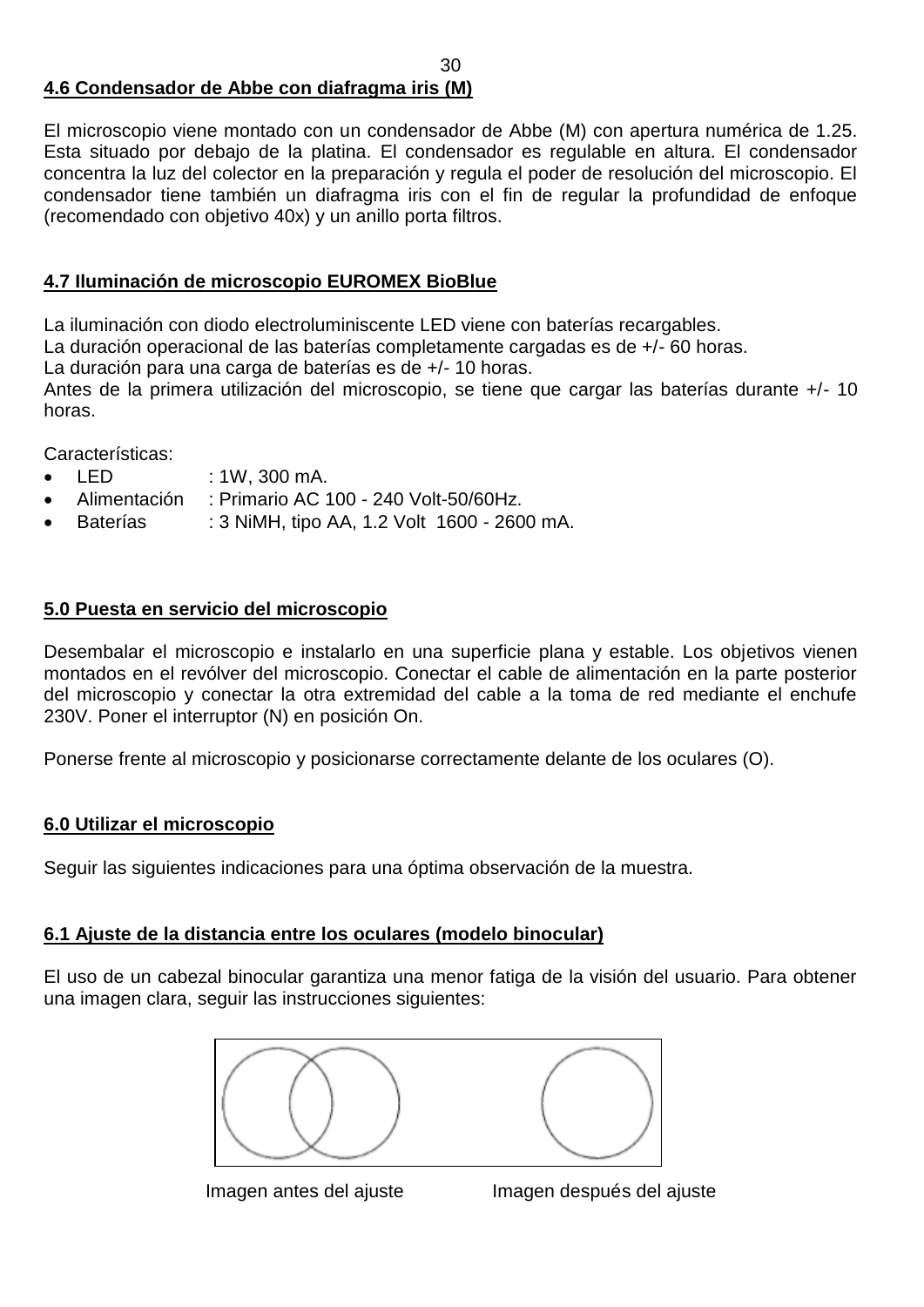- Ajustar la distancia entre los dos oculares desplazando los dos tubos hacía abajo o bien hacía arriba hasta obtener una sola imagen
- Cerrar el ojo izquierdo y hacer un enfoque utilizando los mandos macro y micrométrico (I).
- Cerrar el ojo derecho y hacer el enfoque del tubo izquierdo con el anillo de ajuste dióptrico (B).

## **\*\*\*Es recomendable realizar este proceso siempre que haya un cambio de usuario\*\*\***

#### **6.2 Ajuste del sistema de iluminación (K)**

Con el fin de obtener el mejor contraste posible, y una resolución óptima, seguir las instrucciones siguientes:

Posicionar el condensador en su posición alta y confirmar que el difragma iris se encuentra totalmente abierto.

Posicionar la preparación encima de la platina**, ajuste la intensidad de la luz al mínimo mediante el regulador (K)** y centrar la imagen que deseamos observar mediante el objetivo 4x. Cuando tengamos localizada la zona de interés de la muestra, gire el revólver porta-objetivos y coloque el objetivo 10x. Ajuste el enfoque mediante los mandos macro y micrométrico (I). Cuando use el objetivo 40x y el objetivo 100x puede mejorar el contraste de la imagen cerrando el diafragma iris del condensador ya que mediante este ajuste variamos la apertura numérica del condensador ajustándola a la apertura numérica del objetivo.

Este proceso se tiene que repetir para cada observación.



## *Advertencia:*

**Poner la intensidad de luz del LED al máximo puede ser peligroso para los ojos, especialmente si usamos los objetivos 4x y 10x.** 

#### **6.3 Tope de protección de las preparaciones y de los objetivos (F)**

Con el fin de evitar dañar la lente frontal de un objetivo, de un cubre objeto, o de la preparación, el microscopio viene con un tope de elevación de la platina.

Se aconseja utilizar un porta-objeto con espesor entre 1 y 2 mm (referencia: PB.5150, PB.5155, PB.5160) y un cubre-objeto con espesor entre 0.13-0.17 mm (referencias PB.5165, PB.5168)

#### **6.4 Utilización del objetivo S100x con inmersión de aceite (en opción)**

Los modelos BioBlue pueden también llevar un objetivo S100x con apertura numérica de A.N. 1,25 e inmersión de aceite

- Sacar el tapón de protección del revolver que se sitúa en la posición del cuarto objetivo, y montar el objetivo S100x con inmersión de aceite en el revólver (en caso de no llevarlo).
- Hacer el enfoque con el objetivo S40x.
- Hacer girar el revólver hacía el objetivo S100x, pero pararse justo antes del "clic" para que la preparación pueda ser accesible.
- En el centro de la preparación depositar una gotita de aceite de inmersión (siempre y cuando la muestra se encuentre protegida con un cubre-objeto).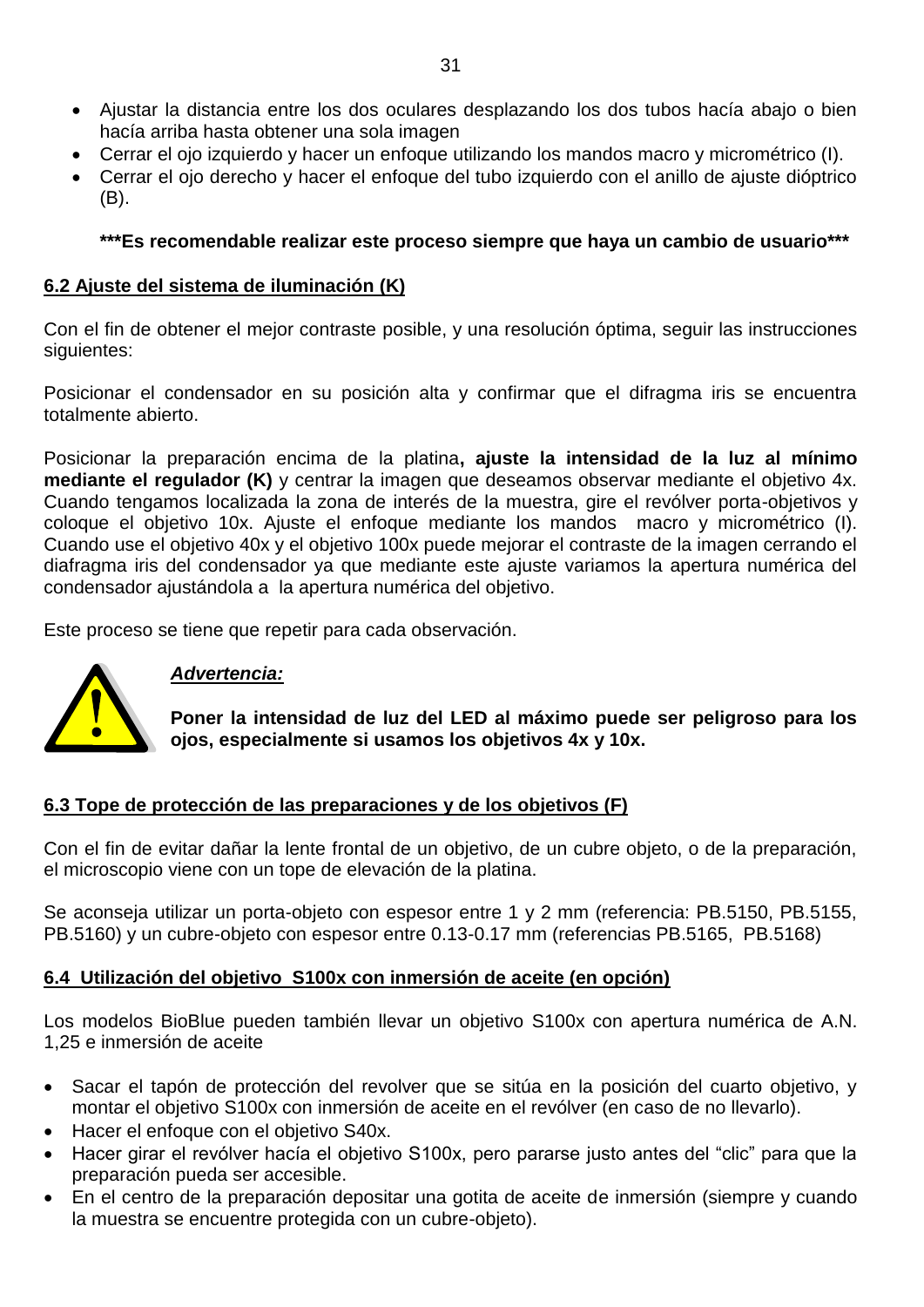- Poner el objetivo S100x correctamente encima de la preparación.
- Suba lentamente la platina (G) con el enfoque micrométrico hasta que el objetivo S100x entre en contacto con el aceite.
- Mirar por el ocular (O) y ajustar el enfoque únicamente con el ajuste micrométrico (I). La distancia entre el objetivo y la preparación es de solamente 0,14 mm !
- En el caso que hubiese burbujas de aire visibles, intente mover un poco la muestra o vuelva a bajar la platina con el enfoque micrométrico.
- Después de utilizar el objetivo S100x, bajar la platina (G) hacía abajo únicamente con la ayuda del mando micrométrico (I) – hasta que el objetivo no se encuentre más en el aceite.
- Después de acabar la observación a 1000x no olvide de realizar el mantenimiento del objetivo 100x. Para realizar este mantenimiento gire el revólver porta-objetivos (D) hasta posicionar el objetivo de 100x en una posición que le permita acceder fácilmente a la lente frontal. Limpie siempre la lente frontal con un papel especial para limpieza de lentes y una gota de xylol o de alcohol. Procure que no haya quedado ninguna partícula sólida adherida al objetivo y realice movimientos circulares con el papel de limpieza.
- Como es posible que el objetivo de 40x haya entrado en contacto con el aceite de inmersión, le recomendamos habitualmente realice el mismo mantenimiento que con el objetivo de 100x pero sin utilizar xylol o alcohol.

#### **El objetivo S100x puede igualmente ser utilizado sin aceite de inmersión pero no obtendremos una imagen con un buen poder de resolución.**

#### *Advertencia*

- Evitar de poner en contacto el xylol o el alcohol con la platina mecánica. Evitar también que penetre dentro del objetivo S100x. El liquido puede deteriorar el pegamento que se encuentra entre las lentes!
- **Nunca poner en contacto el xylol o el alcohol con los otros objetivos.**

#### **7.0 Mantenimiento y limpieza**

Después de utilizar el microscopio, siempre tapar el mismo con su funda de protección para protegerle contra el polvo. Siempre dejar los objetivos montados en el microscopio con el fin de evitar que el polvo entre dentro del sistema óptico.

#### **7.1 Limpieza de las partes ópticas**

En el caso de que una lente se encuentre fuertemente sucia, mojar papel especial para lentes con una gota de xylol o de alcohol. Nunca poner directamente xylol o alcohol en una lente.

nicroscope

En el caso de que el polvo este claramente visible, este se puede encontrar en las partes exteriores del ocular.

Si el polvo se queda visible, controlar si el polvo se encuentra en el interior del ocular, girando el ocular dentro del tubo. Si el polvo se encuentra dentro del ocular, desmontar la lente inferior del ocular y limpiarla mediante el uso de aire comprimido (sin aceite). Si no desmonta los oculares de los correspondientes porta-oculares ni los objetivos del revólver porta-objetivos es francamente difícil que puedan entrar partículas de polvo.



*Advertencia*